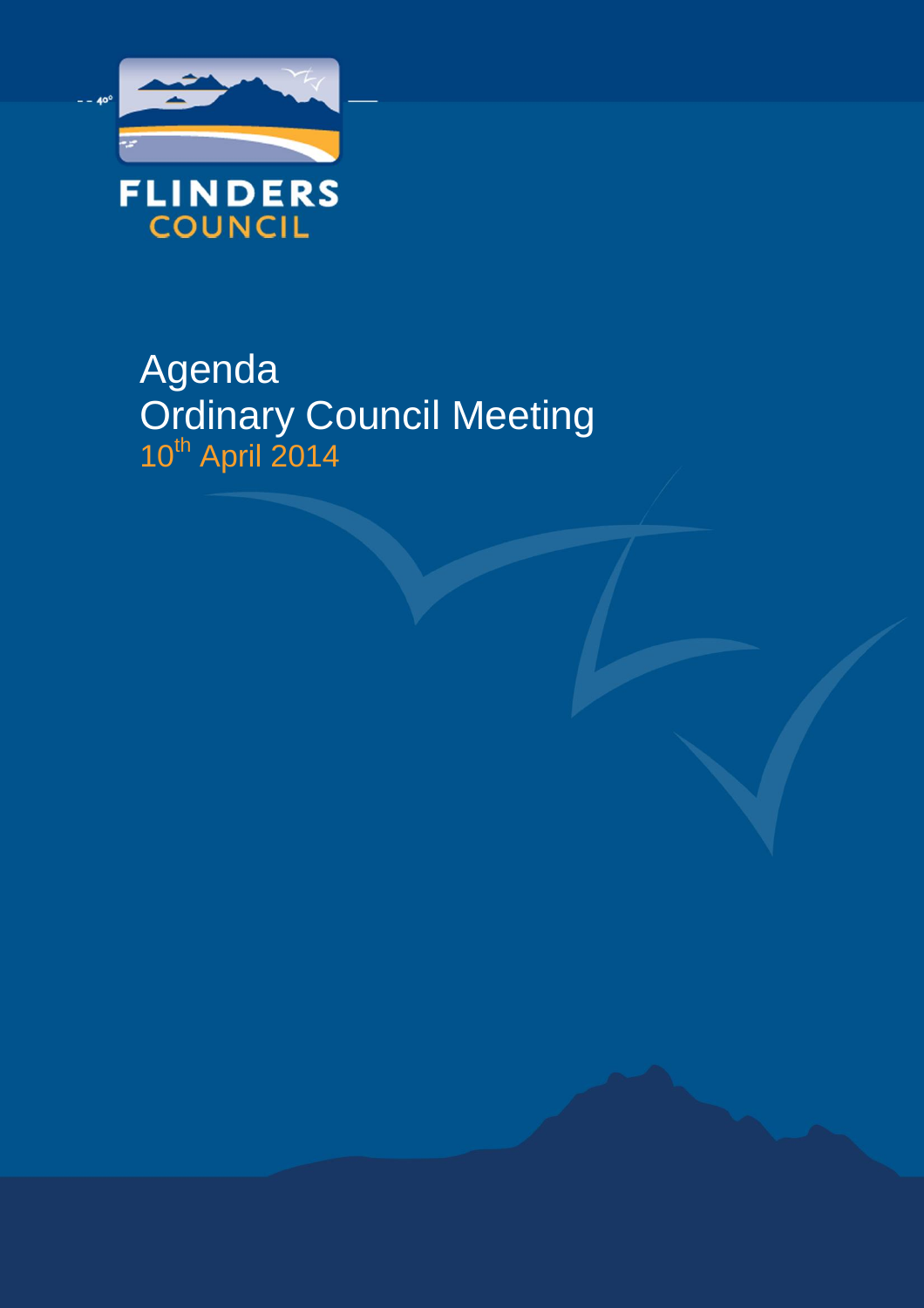#### **CERTIFICATION**

"I certify that with respect to all advice, information or recommendation provided

to Council with this agenda:

- 1. The advice, information or recommendation is given by a person who has the qualifications or experience necessary to give such advice, information or recommendation, and;
- 2. Where any advice is given directly to Council by a person who does not have the required qualifications or experience that person has obtained and taken into account in that person's general advice the advice from an appropriately qualified or experienced person.
- Note: S65(1) of the *Local Government Act 1993* requires the General Manager to ensure that any advice, information or recommendation given to the Council (or a Council Committee) is given by a person who has the qualifications or experience necessary to give such advice, information or recommendation. S65(2) forbids Council from deciding any matter which requires the advice of a qualified person without considering that advice."

Dated this 10<sup>th</sup> day of April 2014.

Raoul Harper GENERAL MANAGER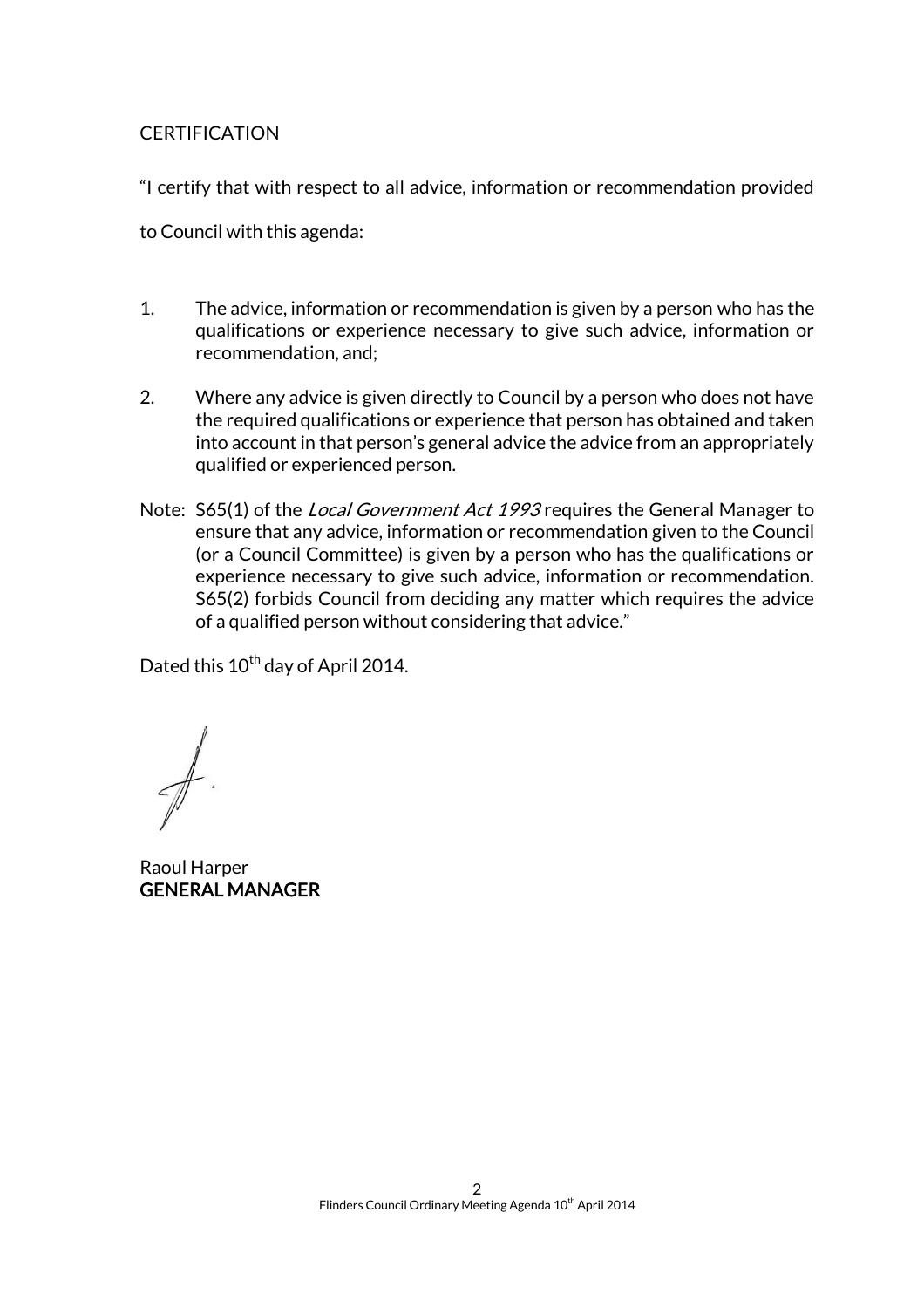#### FLINDERS COUNCIL ORDINARY MEETING AGENDA

| DATE:              | Thursday 10 <sup>th</sup> April 2014             |
|--------------------|--------------------------------------------------|
| <b>VENUE:</b>      | Flinders Art and Entertainment Centre, Whitemark |
| <b>COMMENCING:</b> | $1.00 \,\mathrm{pm}$                             |

#### PRESENT

Mayor Carol Cox Deputy Mayor David Williams Cr Marc Cobham Cr Peter Rhodes Cr Mary-Anne Roberts Cr Gerald Willis Cr Ronald Wise

#### APOLOGIES

Nil

#### STAFF IN ATTENDANCE

| <b>Tim Phillips</b> | - Acting General Manager            |
|---------------------|-------------------------------------|
| Sophie Pitchford    | - Acting Corporate Services Manager |
| Jana Harper         | - Community Development Coordinator |
| Vicki Warden        | - Executive Officer                 |

#### CONFIRMATION OF MINUTES

That the Minutes from the Ordinary Council Meeting and the Closed Council Meeting held on the  $13^{\rm th}$  March 2014 be confirmed.

#### PUBLIC QUESTION TIME

In accordance with Section 31 (1) of the Local Government (Meeting Procedures) Regulations 2005 and the Flinders Council Policy, the following procedures will be adhered to at public question time:-

It is the policy of the Flinders Council to allow a 'Question Time' at Ordinary Council Meetings, during which members of the public may ask questions of the Council relating to Flinders Council matters.

The basis on which questions may be asked is:

- 1. All questions will be addressed through the Chair (being the Mayor in normal circumstances) who will answer them as she/he sees fit. Under no circumstances will members of the gallery be permitted to address or question either elected members or officers of the Council. The Chair may delegate answers to the appropriate Councillor or staff member if appropriate.
- 2. Persons addressing the Chair must pay the respect due to that office. Failure to do so may mean their address is terminated without notice.
- 3. Where the answer cannot be provided immediately, it will be provided in writing within 14 days and tabled at the following Ordinary Council Meeting.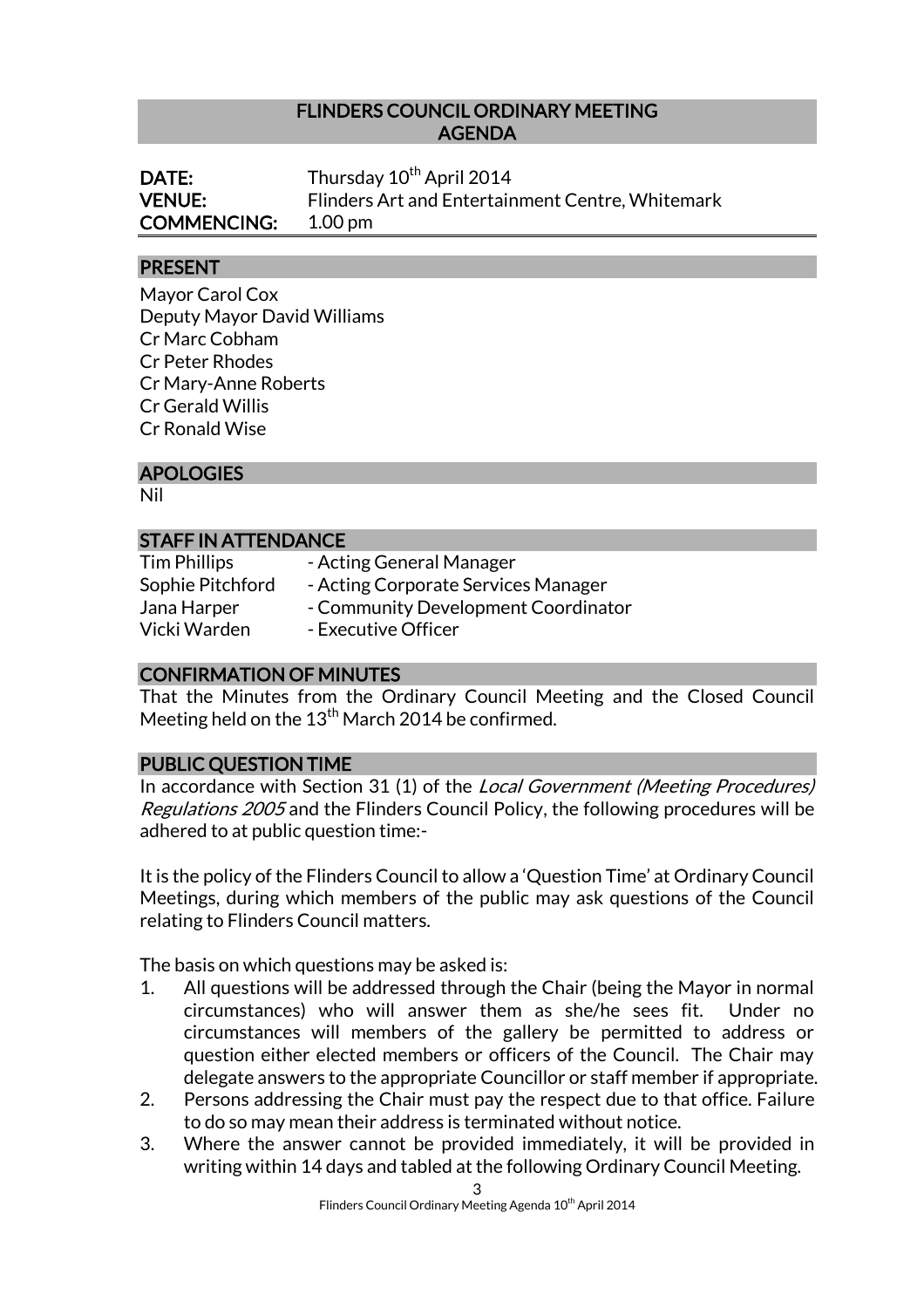- 4. All questioners are encouraged to register their intent to question with the General Manager before the meeting. Preference will be given to those who have so registered.
- 5. Question time shall not extend longer than 30 minutes and may be divided into two 15 minute sessions.
- 6. The actual timing of the session(s) is to be immediately after the opening of the meeting and advertised with the notice of meeting.

#### LATE AGENDA ITEMS

Nil

#### DECLARATION OF PECUNIARY INTEREST

In accordance with Part 2 Regulation 8 (7) of the Local Government (Meeting Procedures) Regulations 2005, the Chairman of a meeting is to request Councillors to indicate whether they have, or are likely to have, a pecuniary interest in any item on the agenda.

Accordingly, Councillors are requested to advise of a pecuniary interest they may have in respect to any matter appearing on the agenda, or any supplementary item to the agenda, which the Council has resolved to deal with, in accordance with Part 2 Regulation 8 (6) of the Local Government (Meeting Procedures) Regulations 2005.

#### LEAVE OF ABSENCE

Nil

#### **PETITIONS**

Nil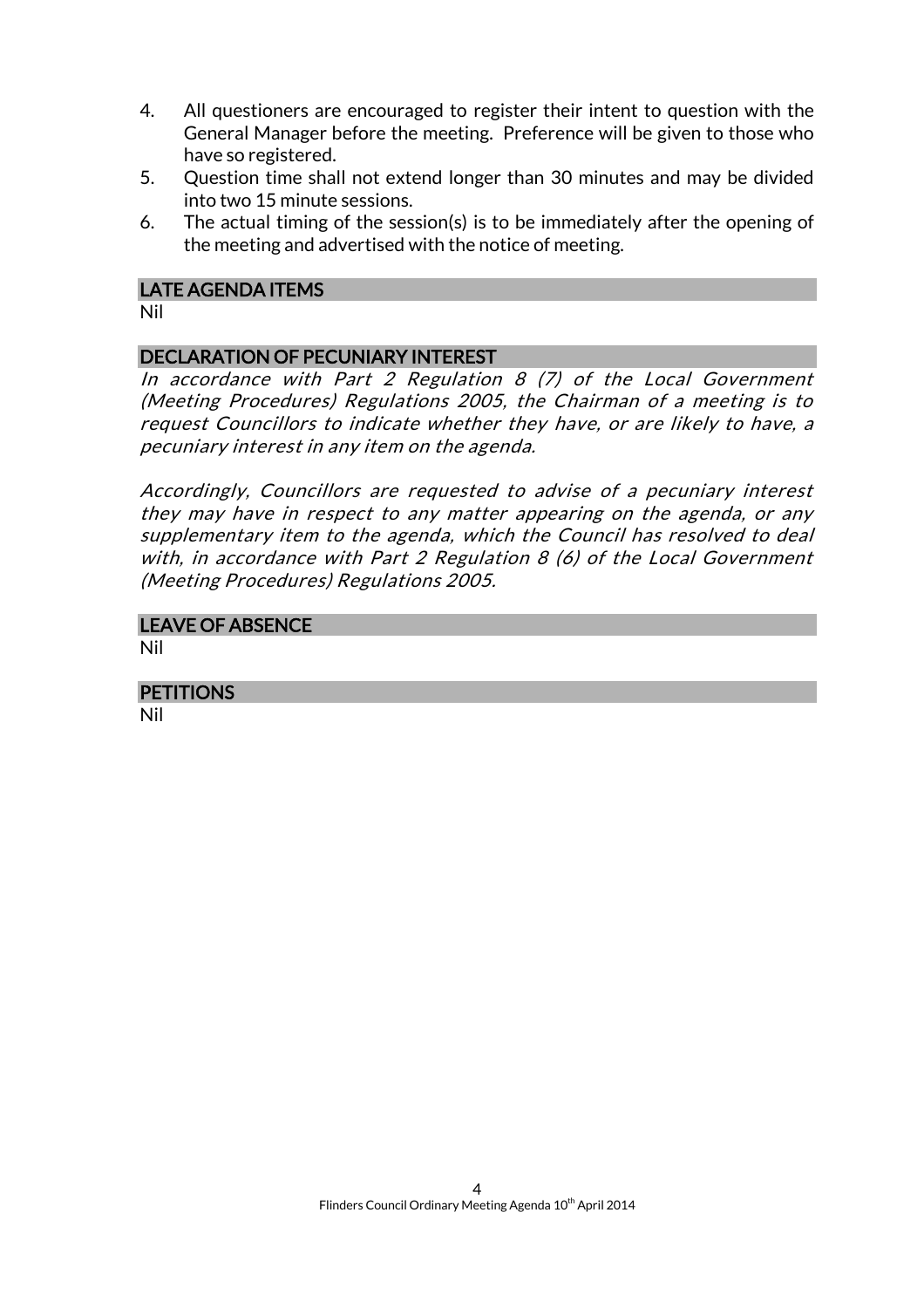# WORKSHOPS & INFORMATION FORUMS

# Council Workshop held on 27<sup>th</sup> March 2014

Council held a workshop on the following items:

- Item 1 Greg Alomes, Executive Commissioner and Chair of the Tasmanian Planning Commission – regarding current planning reform process
- Item 2 Memorial to Lost Seamen Discussion (Mayor Cox)
- Item 3 Development Incentive Policy (George Town Policy)
- Item 4 Shipping Contingency Funding & Container repairs
- $\bullet$  Item 5 Catering for cyclists on our roads
- Item 6 One way/give way signs bridge Information from Department of Infrastructure, Energy and Resources on what we can do – give way on one side
- Item 7 Wi-Fi available to the public-Mayor Cox (Public Question)
- Item 8 Ministerial Orders update from the General Manager
- Item 9 Dates for Budget Process update from the General Manager
- Item 10 Discussion about the Field of Farmers Conference Cr R Wise
- Item 11 Emita Hall Update

### Councillors Present:

Mayor Carol Cox, Deputy Mayor David Williams, Cr Marc Cobham, Cr Peter Rhodes, Cr Mary-Anne Roberts, Cr Gerald Willis and Ron Wise.

# Apologies:

Nil

### Staff Present:

Raoul Harper (General Manager)

As workshops and information sessions are for information and discussion purposes only, no decisions are made or foreshadowed at these proceedings.

### PUBLIC MEETINGS

Nil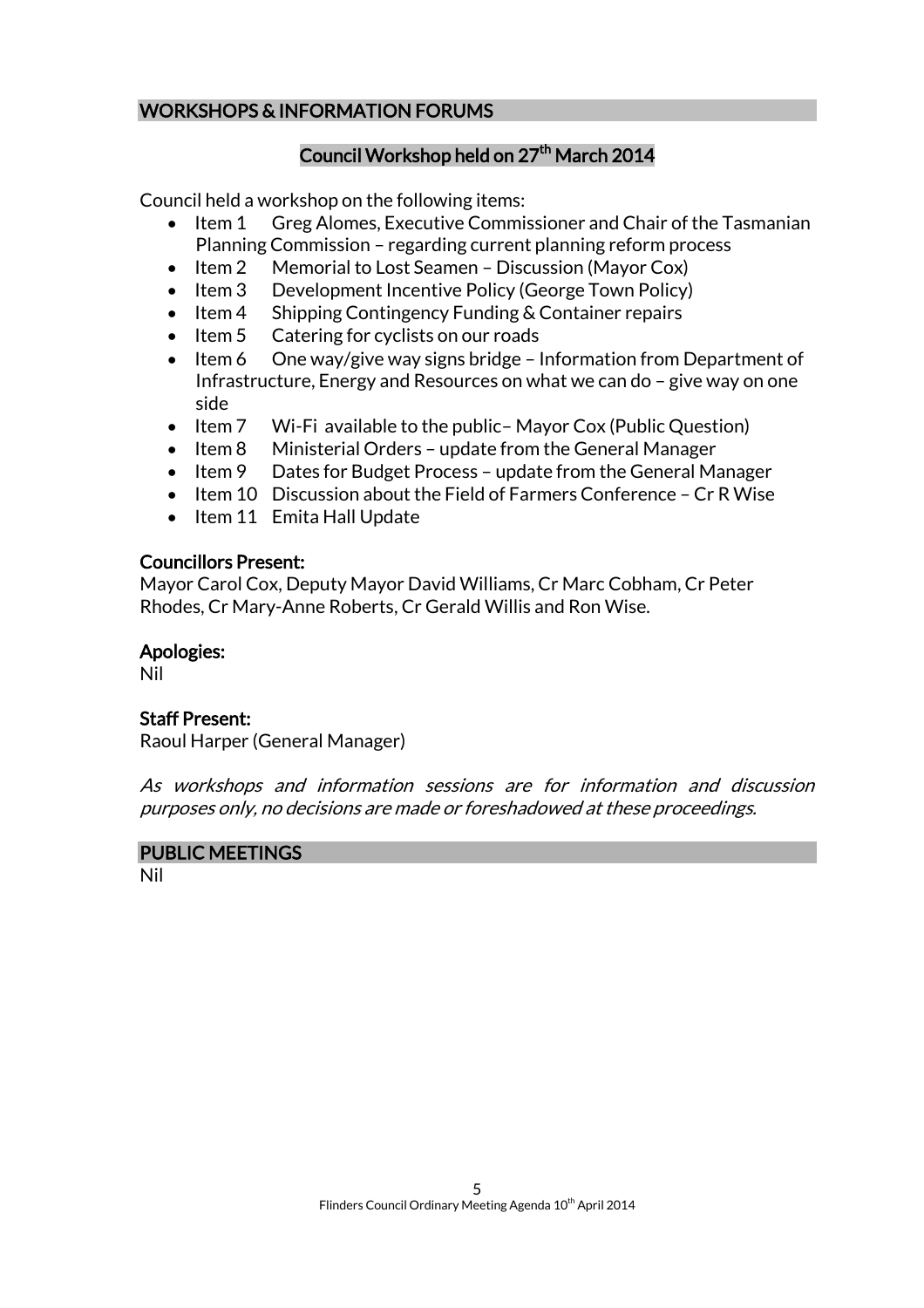# COUNCILLORS' QUESTIONS ON NOTICE

# Question: Cr Gerald Willis

I refer to Question 1 Councillors' Questions on Notice by Deputy Mayor David Williams at the meeting of the Council on  $13<sup>th</sup>$  March 2014 which asked "Could" Councillors please be updated on the current status of the contamination of island household water supplies?" and for which the reply made no mention of the status of water for the Lady Barron water supply and I, therefore, ask could an update be provided for the status of water for the Lady Barron water supply?

#### Response: General Manager

The following advice was received by Council from TasWater:

TasWater is drilling and testing one further water bore commencing 4<sup>th</sup> March 2014. A business case for providing treated water (free of lead and other contaminants) to Whitemark and Lady Barron will go to a TasWater Board Meeting later this financial year.

Council is maintaining communication channels with TasWater as best they can. Details of that which is proposed will not be released to Council until the TasWater Board has been presented with and assessed the proposed solution.

# COUNCILLORS' QUESTIONS WITHOUT NOTICE

Regulation 29 of the Local Government (Meeting Procedures) Regulations 2005 specifies that in putting a Question Without Notice a Councillor must not offer an argument or opinion, draw any inference or make any imputations except so far as may be necessary to explain the question. The Chairperson must not permit any debate of a Question without Notice or its answer.

#### PUBLICATIONS/REPORTS TABLED FOR COUNCIL INFORMATION Nil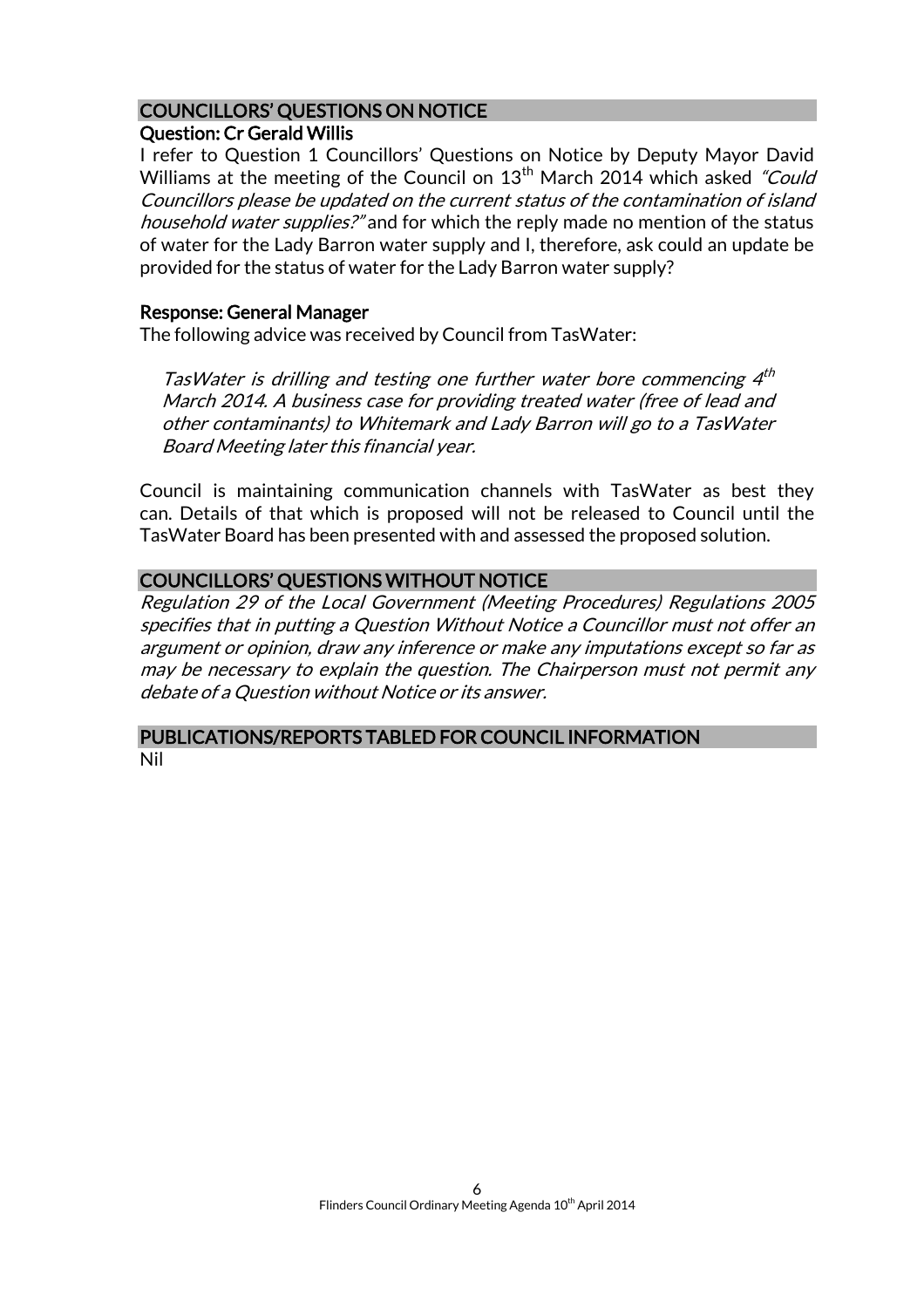# REPORTS TO BE RECEIVED

# Furneaux Community Health Special Committee

File No: CSV/09142 Annexure 1: Furneaux Community Health Special Committee Confirmed Minutes 12<sup>th</sup> November 2013

#### OFFICER'S REPORT (Raoul Harper, General Manager):

The confirmed minutes of the Furneaux Community Health Special Committee meeting held on Tuesday  $12<sup>th</sup>$  November 2013 have been provided for consideration. The minutes outline what the committee has been working on to date and can now be received by Council.

#### OFFICER'S RECOMMENDATION

That the confirmed minutes of the Furneaux Community Health Special Committee meeting held on Tuesday 12<sup>th</sup> November 2013 be received and accepted.

#### Furneaux Community Health Special Committee

File No: CSV/09142

Annexure 2: Furneaux Community Health Special Committee Confirmed Minutes 21<sup>st</sup> January 2014

#### OFFICER'S REPORT (Raoul Harper, General Manager):

The confirmed minutes of the Furneaux Community Health Special Committee meeting held on Tuesday  $21<sup>st</sup>$  January 2014 have been provided for consideration. The minutes outline what the committee has been working on to date and can now be received by Council.

### OFFICER'S RECOMMENDATION

That the confirmed minutes of the Furneaux Community Health Special Committee meeting held on Tuesday 21 $^{\rm st}$  January 2014 be received and accepted.

#### Furneaux Community Health Special Committee

File No: CSV/09142 Annexure 3: Furneaux Community Health Special Committee Confirmed Minutes 19<sup>th</sup> February 2014

#### OFFICER'S REPORT (Raoul Harper, General Manager):

The confirmed minutes of the Furneaux Community Health Special Committee meeting held on Wednesday  $19<sup>th</sup>$  February 2014 have been provided for consideration. The minutes outline what the committee has been working on to date and can now be received by Council.

### OFFICER'S RECOMMENDATION

That the confirmed minutes of the Furneaux Community Health Special Committee meeting held on Wednesday 19<sup>th</sup> February 2014 be received and accepted.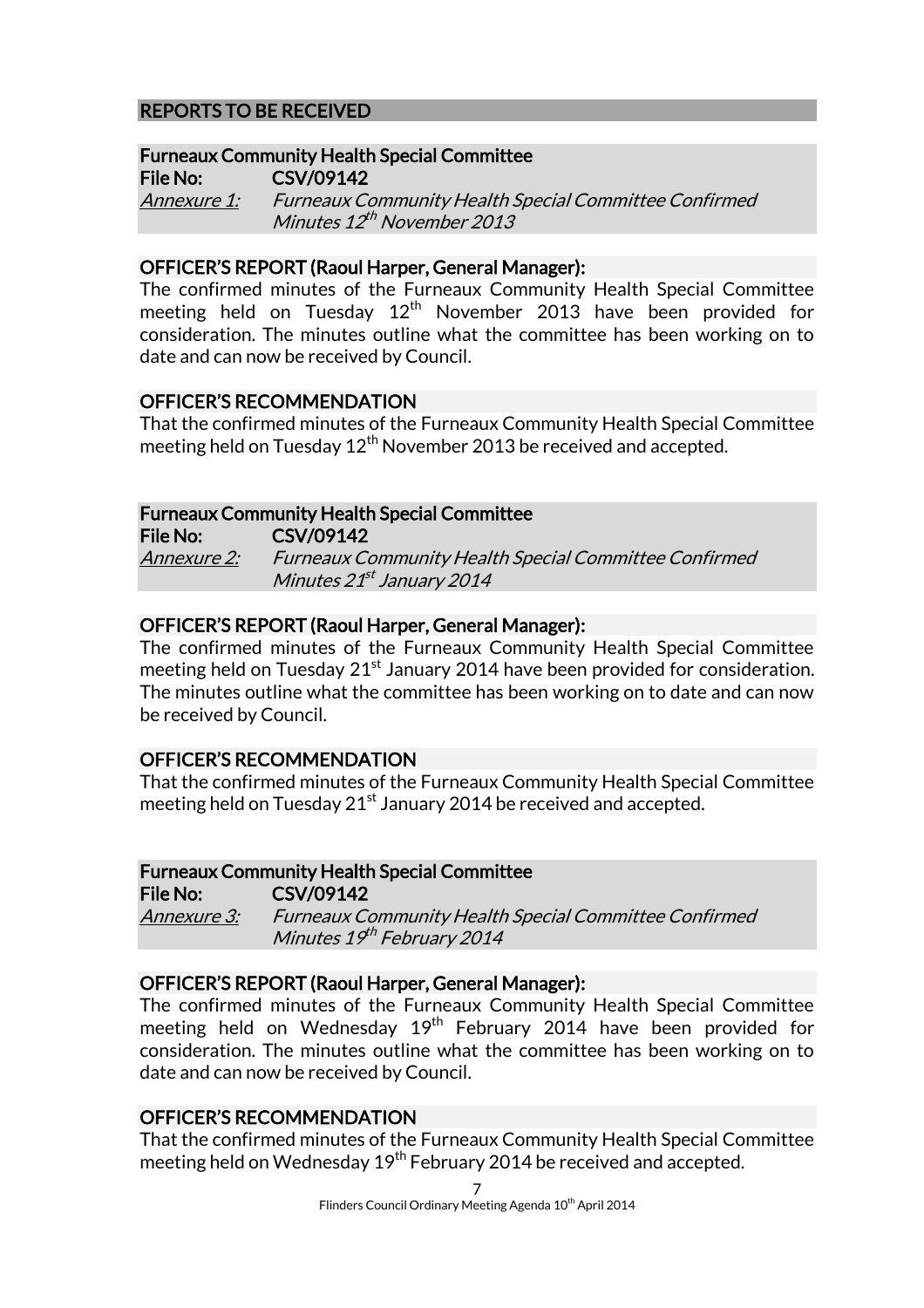#### Furneaux Group Shipping Special Committee File No: COM/0403

Annexure 4: Furneaux Group Shipping Special Committee Unconfirmed Minutes 18<sup>th</sup> March 2013

# OFFICER'S REPORT (Raoul Harper, General Manager):

The Unconfirmed Minutes of the Furneaux Group Shipping Special Committee meeting held on 18<sup>th</sup> March 2014 have been provided for consideration. The minutes outline what the committee has been working on to date and can now be received by Council.

### OFFICER'S RECOMMENDATION

That the Unconfirmed Minutes of the Furneaux Group Shipping Special Committee meeting held on 18<sup>th</sup> March 2014 be noted.

#### COUNCILLORS' REPORTS

Nil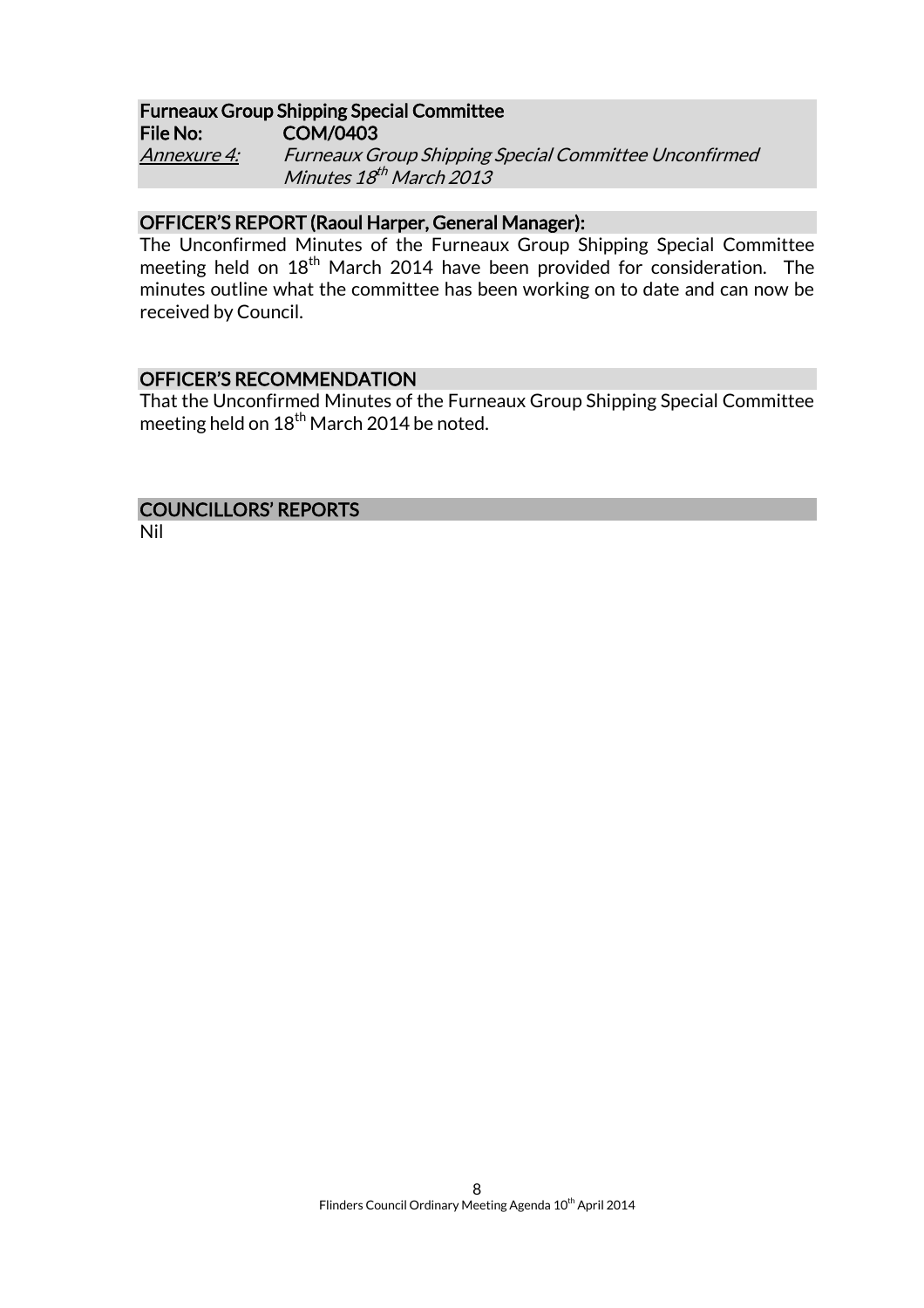#### MAYOR'S REPORT:

| <b>ACTION</b>            | <b>Information</b> |
|--------------------------|--------------------|
| <b>PROPONENT</b>         | Mayor C Cox        |
| <b>FILE REFERENCE</b>    | COU/0600           |
| <b>ASSOCIATED PAPERS</b> | Nil                |

#### REPORT:

#### APPOINTMENTS:

| 06/03/2014 | Met with M Pickford, General Manager & staff re Australian |  |
|------------|------------------------------------------------------------|--|
|            | Small Islands Forum (ASIF)                                 |  |
| 11/03/2014 | <b>Health Special Committee Meeting</b>                    |  |
| 12/03/2014 | Met with Director of Nursing at the Multi-Purpose Centre   |  |
| 13/03/2014 | <b>Council Meeting</b>                                     |  |
| 18/03/2014 | <b>Furneaux Group Shipping Special Committee Meeting</b>   |  |
| 19/03/2014 | Local Government Association of Tasmania (LGAT) General    |  |
|            | Meeting                                                    |  |
| 19/03/2014 | Mayor's Dinner                                             |  |
| 20/03/2014 | Mayor's Training Workshop                                  |  |
| 21/03/2014 | Northern Tasmania Development (NTD) Local Government       |  |
|            | <b>Committee Meeting</b>                                   |  |
| 26/03/2014 | Municipal Emergency Management Quarterly Meeting           |  |
| 27/03/2014 | Workshop                                                   |  |
| 28/03/2014 | Dinner with the Friends of Deal Island                     |  |
| 30/03/2014 | Farewell to Arthur and Jane Tanner, Anglican Church        |  |
| 02/04/2014 | Visit Wybalenna site                                       |  |
|            |                                                            |  |

#### Australian Small Islands Forum (ASIF) Planning

This meeting was to identify possible sponsors and contributors and to sort initial promotion details and next steps.

#### LGAT General Meeting

The motion to hold a plebiscite at the next Local Government elections on Constitutional Recognition for Local Government did not receive a seconder and thus was not considered.

Speakers from the Tasmanian Archives Office presented the case that Local Government elected members need to keep records of their activities.

#### Mayor's Workshop

I quote this report by the LGAT President, Cr Barry Easther, as published in the LGAT Newsletter of the 28<sup>th</sup> March 2014 regarding Work, Health and Safety:

"A Mayors' Workshop was held following the General Meeting last week, with the majority of the time taken up with a presentation by David Dilger from Page Seager on the subject of due diligence. In their overall advice to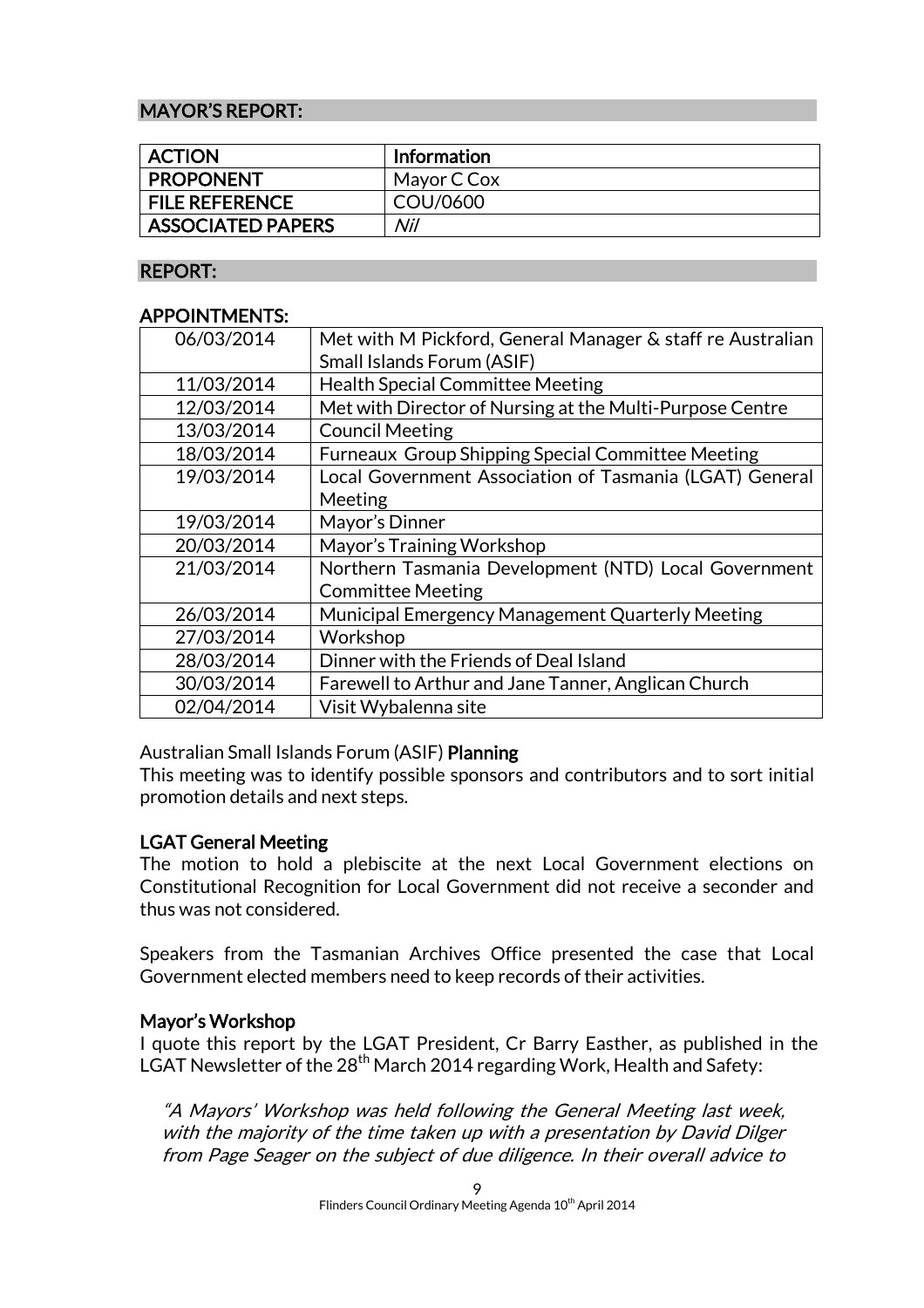the mayors, and the general managers the previous week, Page Seager highlighted the need for due diligence to be top of mind. I had been of the view that this was an operational matter but the mayors were left in no doubt that elected members have a responsibility to keep themselves informed as part of their duties.

Mayor Steve Kons suggested that this matter should appear in the confidential section of each council meeting and has distributed a suggested format for a motion. Interestingly, this has caused some discussion but with such an important matter, LGAT will seek further advice from Page Seager as to the appropriate level of reporting they require for elected members to be seen to have discharged their duties in a responsible and informed manner. Many councils are well progressed in meeting their broad Work Health and Safety obligations but I take this opportunity to highlight the need for all elected members to be informed."

#### **Bridges**

I would like to congratulate the Works Department who with past and present Councillors committed to a program started in the 1990's to replace all wooden bridges owned by Council with concrete ones. The driving force was the desire to reduce the maintenance bill arising from the 30 wooden bridges on the island. In March of this year the last wooden bridge was demolished on the Samphire River at Badger Corner to make way for the new one which became operational earlier this month (April).

### Deal Island

The Friends of Deal Island are passionate about the history of Deal Island. They are endeavouring to raise funds to restore the lighthouse. This trip they will be on Deal for a fortnight and will be doing work around the small museum, including the cataloguing of articles housed there. The end aim is to have the catalogue accessible on the web at a future date. This small museum has visitor numbers approaching 1000 annually.

### Northern Tasmania Development

The emphasis at this meeting was the activation of development of a simple strategic plan and a work plan for the upcoming year.

| <b>DATE</b> | <b>WHO</b>                                   | <b>SUBJECT</b>                                                                    |
|-------------|----------------------------------------------|-----------------------------------------------------------------------------------|
| 06/03/2014  | Simon Chandler,<br><b>Launceston Airport</b> | Access road and carpark upgrade at<br>Launceston airport - there will be a closer |
|             |                                              | pay station                                                                       |
| 06/03/2014  | David Grutzner,                              | The Whitemark Foreshore Redevelopment                                             |
|             | Architect                                    |                                                                                   |
| 11/03/2014  | John Ravlic, Local                           | 2014 LGMA National Congress & Business                                            |
|             | Government                                   | Expo                                                                              |
|             | Managers Australia                           |                                                                                   |

### CORRESPONDENCE IN: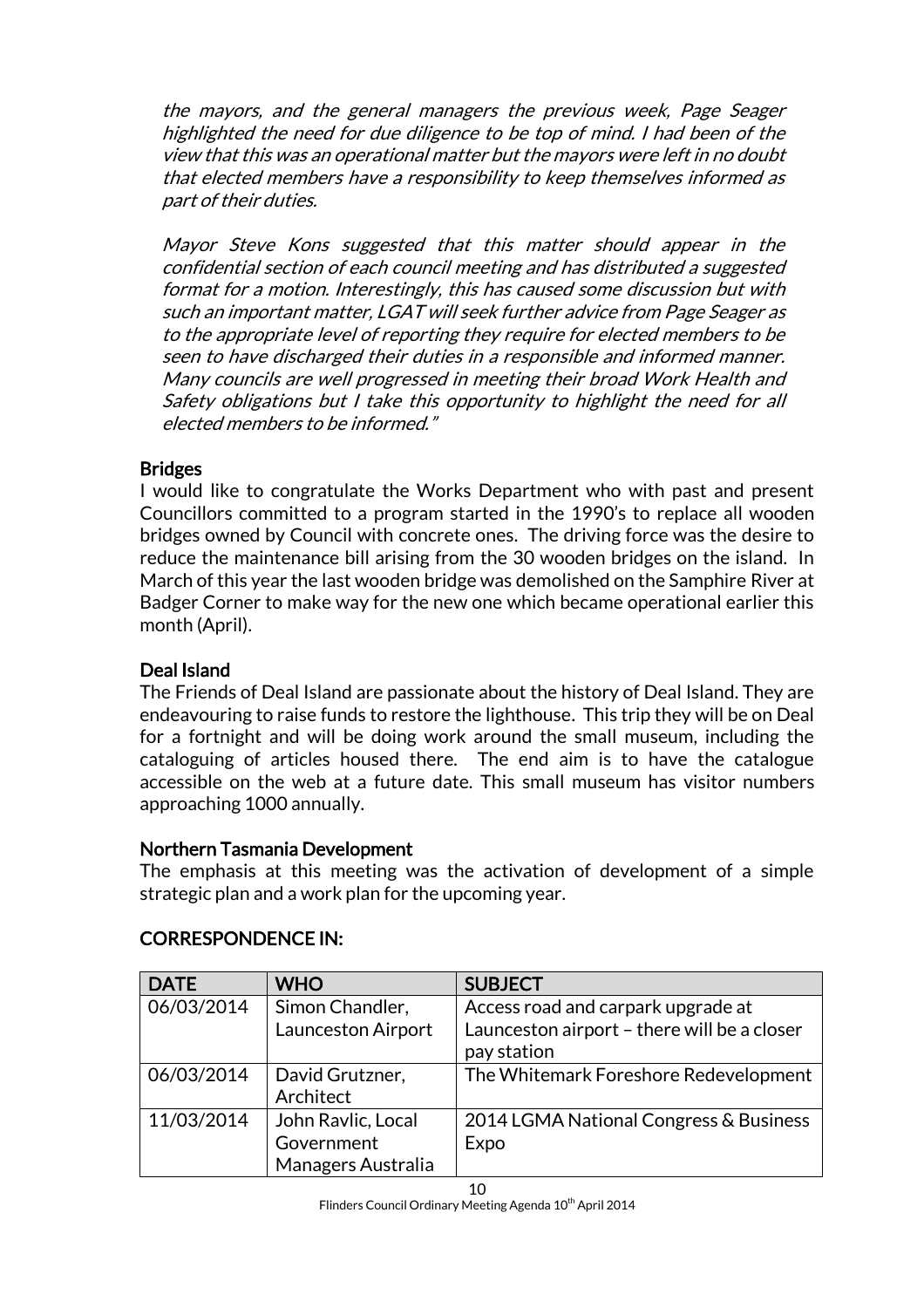| 11/03/2014 | Paul Pisasale, Mayor      | 2014 SafeCity Conference                         |
|------------|---------------------------|--------------------------------------------------|
|            | City of Ipswich           |                                                  |
|            | Queensland                |                                                  |
| 11/03/2014 | <b>Stuart Nettlefold</b>  | Tasmania's New Meeting and Incentive             |
|            | <b>CEO, Business</b>      | <b>Planners Guide</b>                            |
|            | Events Tasmania           |                                                  |
| 13/03/2014 | <b>Rosemary Amos</b>      | <b>Community Bus</b>                             |
| 13/03/2014 | Kristy Broomhall,         | Local Government Forum - Health and              |
|            | <b>Premiers Physical</b>  | Wellbeing                                        |
|            | <b>Activity Council</b>   |                                                  |
| 13/03/2014 | Katrina Gallo, Young      | Southern Cross Young Achiever Awards             |
|            | <b>Achiever Awards</b>    | Gala                                             |
| 13/03/2014 | Albert van Zetten,        | Response to letter regarding Draft               |
|            | Mayor of Launceston       | Ministerial Orders under sections 70F, 84        |
|            | City                      | (2A) and 85B of the Local Government Act<br>1993 |
| 13/03/2014 | Jana Harper               | Checklist of Essential Features of Age-          |
|            |                           | <b>Friendly Cities</b>                           |
| 13/03/2014 | Jana Harper               | Draft - Furneaux Community Health                |
|            |                           | Needs Study Survey 2013                          |
| 14/03/2014 | Anne-Maree                | 'Women Helping Women' Donation                   |
|            | <b>Wilkens and Sharon</b> | request                                          |
|            | Guichlaar                 |                                                  |
| 14/03/2014 | <b>Get Fit Get Well</b>   | Newsletter from Brighton Council                 |
|            | Enjoy Life                |                                                  |
|            | Newsletter                |                                                  |
| 14/03/2014 | Darryl Nichols,           | Flinders Council's support of the Garage         |
|            | Garage Sale Trail         | Sale Trail                                       |
|            | Foundation                |                                                  |
| 18/03/2014 | Royal Flying Doctor       | Update from Royal Flying Doctors Service         |
|            | Service                   | on Flinders Island and Tasmania                  |
| 18/03/2014 | Grant Douglas,            | <b>Community Road Safety Partnership</b>         |
|            | Department of             | <b>Progress Report</b>                           |
|            | Infrastructure,           |                                                  |
|            | Energy and                |                                                  |
|            | Resources (DIER)          |                                                  |
| 20/03/2014 | Steve Whiteley,           | Seeking Stakeholder input on FT Forest           |
|            | Forestry Tasmania         | Management                                       |
|            | (FT)                      |                                                  |
| 20/03/2014 | Shannon Bayles,           | <b>Furneaux Group Shipping Special</b>           |
|            | <b>Furneaux Freight</b>   | Committee                                        |
| 26/03/2014 | Steve Kons, Mayor         | Mayors Workshop Workplace Health and             |
|            | of Burnie                 | Safety                                           |
| 01/04/2014 | Kristy Broomhall,         | Local Government Forum (Save the Date -          |
|            | Department of             | $23rd$ May 2014)                                 |
|            | Economic                  |                                                  |
|            | Development               |                                                  |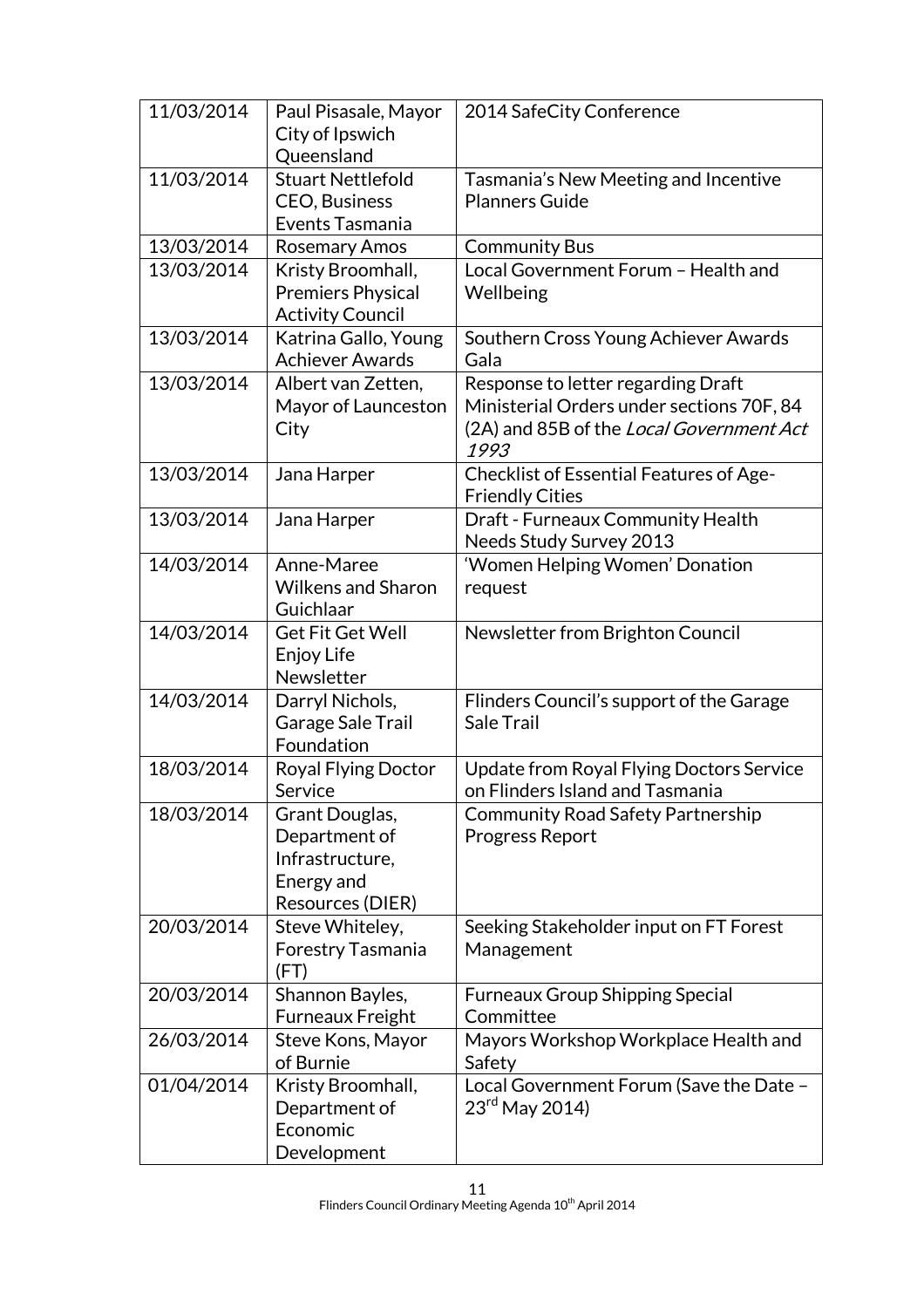# CORRESPONDENCE OUT:

| <b>DATE</b> | <b>WHO</b>                   | <b>SUBJECT</b>                                 |
|-------------|------------------------------|------------------------------------------------|
| 06/03/2014  | Simon Chandler,              | Access road and carpark upgrade at             |
|             | Launceston Airport           | Launceston Airport                             |
| 06/03/2014  | Mayor Mike Gaffney,          | Response to letter regarding Draft             |
|             | Latrobe Council              | Ministerial Orders under sections 70F, 84      |
|             |                              | (2A) and 85B of the Local Government Act       |
|             |                              | 1993                                           |
| 12/03/2014  | Liz Frankham                 | Thank you for ongoing promotion of             |
|             |                              | <b>Flinders Island</b>                         |
| 13/03/2014  | Will Hodgman                 | Letter to Liberal Candidates                   |
| 13/03/2014  | Peter Gutwein                | Letter to Liberal Candidates                   |
| 13/03/2014  | Michael Ferguson             | Letter to Liberal Candidates                   |
| 24/03/2014  | <b>President of Flinders</b> | Passenger Lifter at Essendon Airport           |
|             | <b>Island Hospital</b>       |                                                |
|             | Auxiliary                    |                                                |
| 24/03/2014  | <b>President of Flinders</b> | Passenger Lifter at Essendon Airport           |
|             | <b>Island Lions Club</b>     |                                                |
| 24/03/2014  | Michael White                | <b>Flinders Council Draft Interim Planning</b> |
|             |                              | Scheme                                         |
| 27/03/2014  | Shannon Bayles,              | Regarding Mayor's Island News column           |
|             | <b>Furneaux Freight</b>      |                                                |
| 02/03/2014  | David Grutzner               | Public Question response regarding             |
|             |                              | planning permits                               |
| 02/04/2014  | <b>Trish Goss</b>            | Public Question response regarding             |
|             |                              | publishing development applications in         |
|             |                              | <b>Island News</b>                             |

# VOTING REQUIREMENTS:

Simple Majority

# RECOMMENDATION:

That the Mayor's report be received and accepted.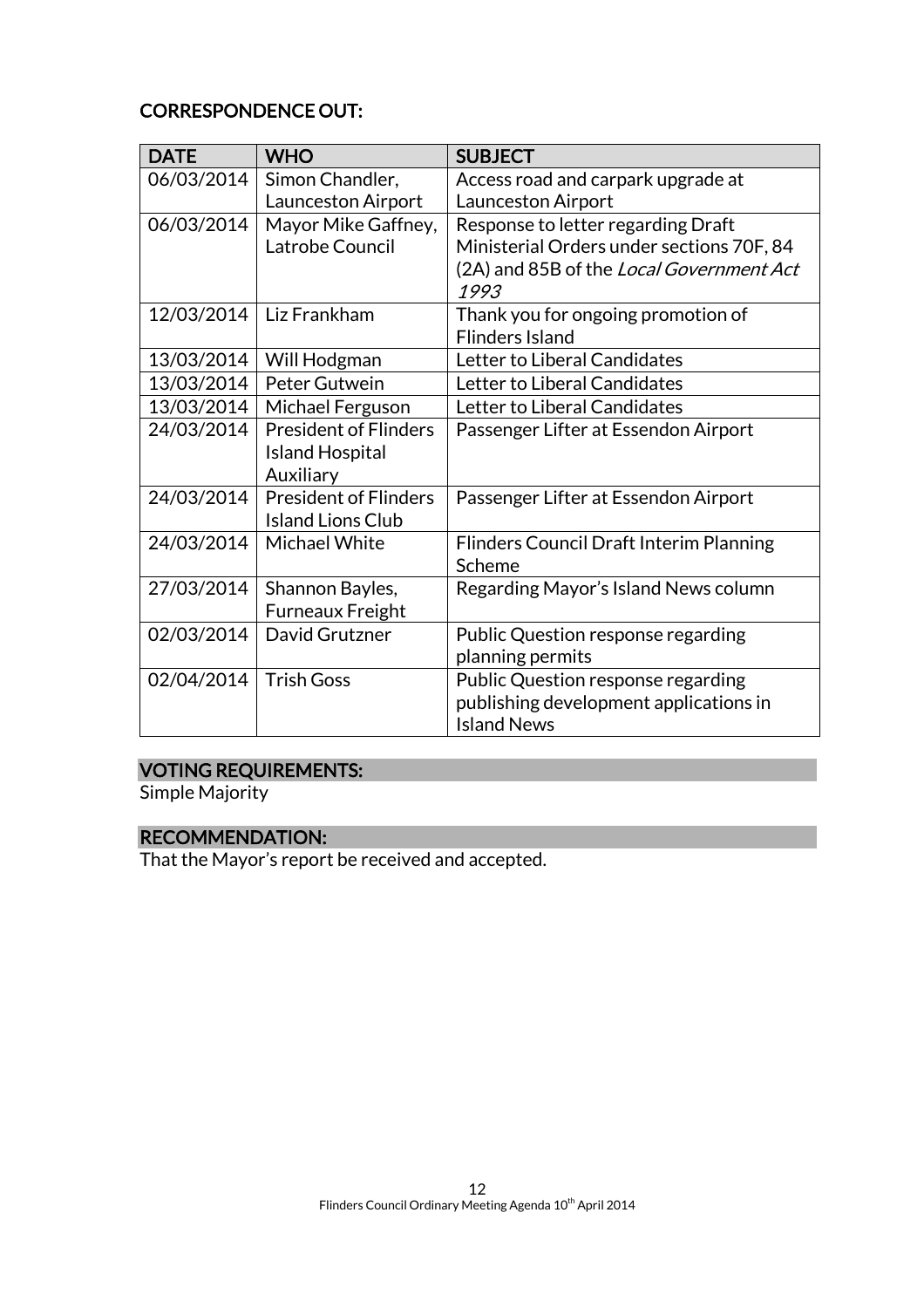# OPERATIONAL BUSINESS OF COUNCIL

| A.                                                | <b>FINANCE &amp; CORPORATE SERVICES</b>                                                                                                                                                             |  |  |
|---------------------------------------------------|-----------------------------------------------------------------------------------------------------------------------------------------------------------------------------------------------------|--|--|
| Item A1:<br><b>File No:</b>                       | <b>Quarterly Financal Report for January - March 2014</b><br>FIN/0100, ADM/0600                                                                                                                     |  |  |
| <u>Annexure 5:</u>                                | Quarterly Financial Report for January - March 2014                                                                                                                                                 |  |  |
| <b>B.</b>                                         | <b>COMMUNITY DEVELOPMENT</b>                                                                                                                                                                        |  |  |
| Item B1:<br><b>File No:</b><br><u>Annexure 6:</u> | Island Recreational and Community Facilities<br><b>Flinders</b><br>Assessment and Preliminary Infrastructure Plan - March 2013<br>AME/0900<br>Flinders Island Recreational and Community Facilities |  |  |
|                                                   | Assessment and Preliminary Infrastructure Plan - March 2013                                                                                                                                         |  |  |
| C.                                                | <b>GOVERNANCE</b>                                                                                                                                                                                   |  |  |
| Item C1:<br>File No:<br><u> Annexure 7:</u>       | <b>Review of Aviation Policy</b><br><b>COM/0104</b><br><b>Aviation Policy</b>                                                                                                                       |  |  |
| Item C2:                                          | Council's 3 <sup>rd</sup> Quarterly Report                                                                                                                                                          |  |  |
| File No:<br><u>Annexure 8:</u>                    | <b>COU/0600</b><br>3 <sup>rd</sup> Quarterly Report from Council (January - March 2014)                                                                                                             |  |  |
| Item C3:<br>File No:                              | <b>Councillor Resolution Report</b><br><b>COU/0600</b>                                                                                                                                              |  |  |
| <u>Annexure 9:</u>                                | <b>Councillor Resolution Report April 2014</b>                                                                                                                                                      |  |  |
| D.                                                | <b>NOTICE OF MOTIONS</b>                                                                                                                                                                            |  |  |
| Item D1:                                          | Notice of Motion from Mayor Carol Cox - Shipping Container<br>Maintenance                                                                                                                           |  |  |
| File No:                                          | <b>COM/0403</b>                                                                                                                                                                                     |  |  |
| Item D2:                                          | Notice of Motion from Carol Cox - Shipping Contingency Fund<br><b>Reallocation</b>                                                                                                                  |  |  |
| File No:                                          | <b>COM/0403</b>                                                                                                                                                                                     |  |  |
| <u>Annexure 4:</u>                                | Furneaux Group Shipping Special Committee Unconfirmed<br><i>Minutes 18<sup>th</sup> March 2013</i>                                                                                                  |  |  |
| <u>Annexure 10:</u>                               | <b>CONFIDENTIAL For Elected Members Only</b>                                                                                                                                                        |  |  |
| Item D3:                                          | Notice of Motion from Cr Mary-Anne Roberts – Furneaux<br><b>Community Health Needs Survey 2013</b>                                                                                                  |  |  |
| <b>File No:</b><br><u>Annexure 11:</u>            | CSV/0912<br><b>Furneaux Community Health Needs Survey 2013</b>                                                                                                                                      |  |  |
|                                                   |                                                                                                                                                                                                     |  |  |

# Meeting Closed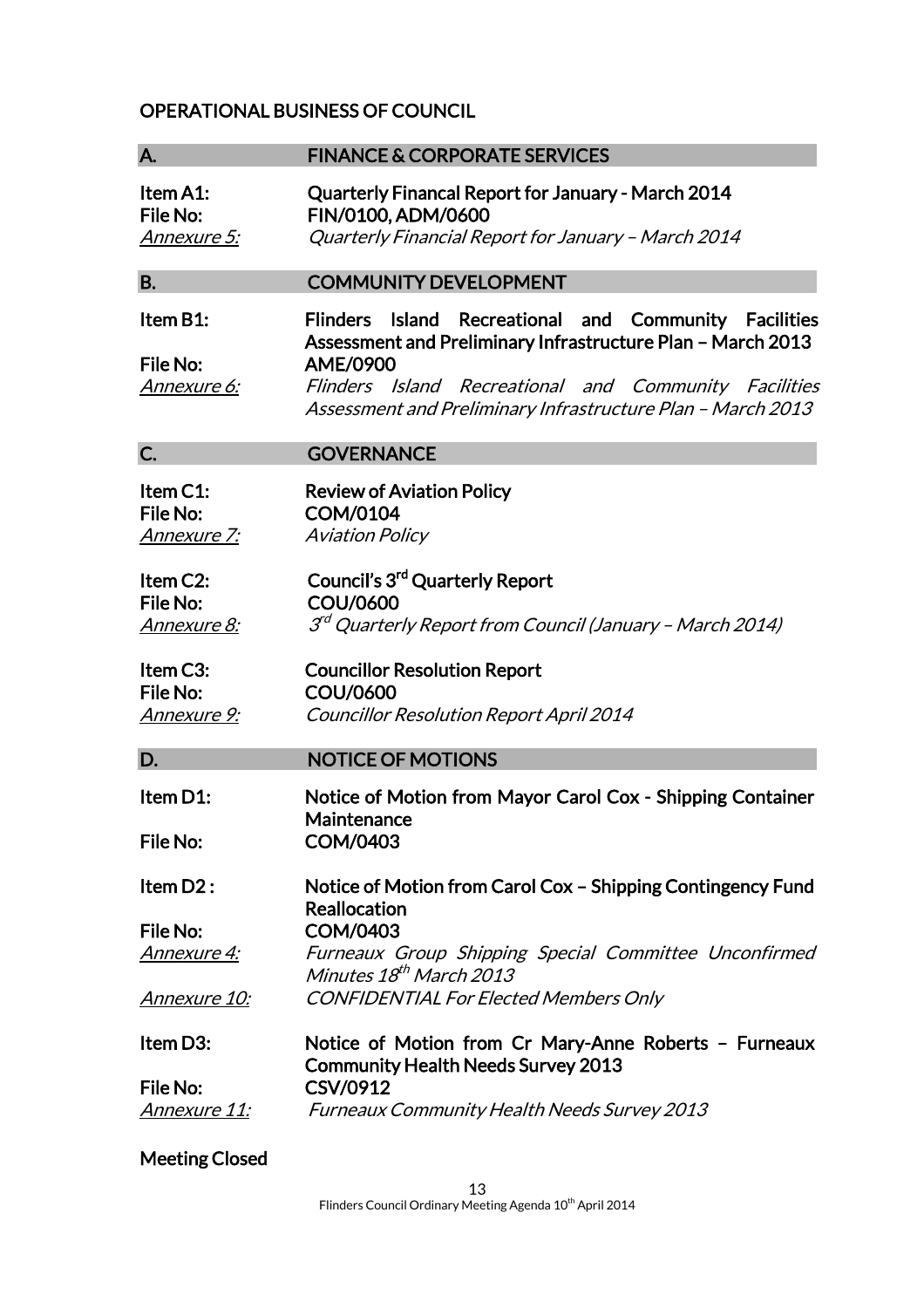#### A. FINANCE & CORPORATE SERVICES

#### Item A1: Quarterly Financial Report for January – March 2014

| <b>ACTION</b>            | <b>Information</b>                                                 |  |
|--------------------------|--------------------------------------------------------------------|--|
| <b>PROPONENT</b>         | Corporate Services Coordinator                                     |  |
| <b>OFFICER</b>           | Sophie Pitchford                                                   |  |
| <b>FILE REFERENCE</b>    | FIN/0100, ADM/0600                                                 |  |
| <b>ASSOCIATED PAPERS</b> | Annexure 5: Quarterly Financial Report for January<br>- March 2014 |  |

#### INTRODUCTION:

Presented to Council is the Quarterly Financial Report for the period commencing 1<sup>st</sup> January 2014 and ending 30<sup>th</sup> March 2014.

#### PREVIOUS COUNCIL CONSIDERATION:

Council considers the Quarterly Financial Report on a quarterly basis. Previously, a Finance and Administration Report was presented to Council on a monthly basis.

#### OFFICER'S REPORT:

Please read Annexure 5 – Quarterly Financial Report for January – March 2014 from the Corporate Services Coordinator.

#### STATUTORY REQUIREMENT:

Local Government Act 1993

### POLICY/STRATEGIC IMPLICATIONS:

5.0 Corporate, Governance and Intergovernmental Relations

5.1 Support the capacity and productivity of our organisation and a culture of professionalism, compliance, innovation and service

5.1.3 Achieve a sustainable balance of income, investment and recurrent expenditure

#### BUDGET AND FINANCIAL IMPLICATIONS:

Annual Plan – all areas

#### RISK/LIABILITY:

No foreseen risks or legal obligations identified as a result of this financial report.

#### VOTING REQUIREMENTS:

Simple Majority

#### OFFICER'S RECOMMENDATION:

That the Quarterly Financial Report for the period commencing  $1<sup>st</sup>$  January 2014 and ending  $30<sup>th</sup>$  March 2014 be received and accepted.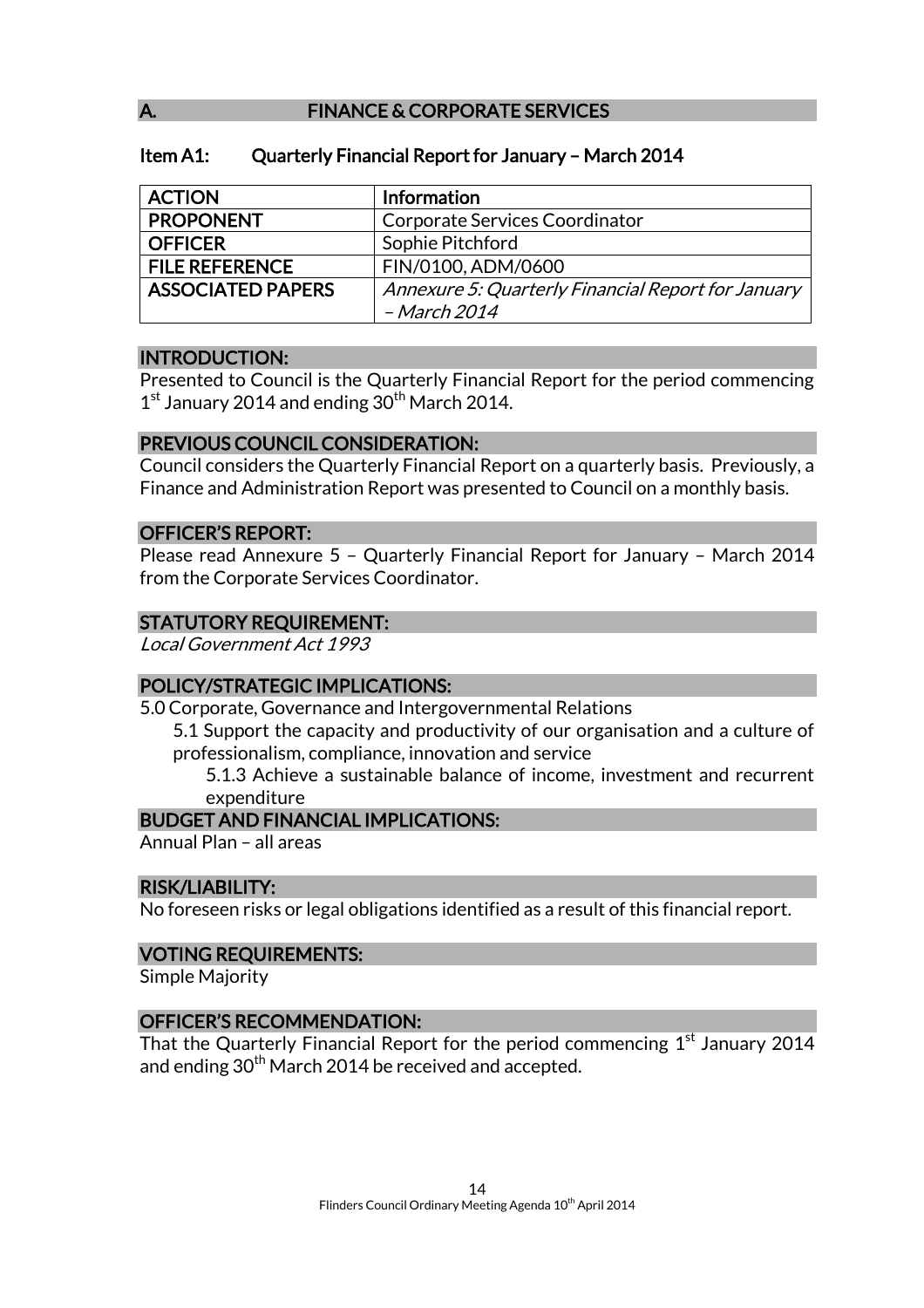### B. COMMUNITY DEVELOPMENT

#### Item B1: Flinders Island Recreational and Community Facilities Assessment and Preliminary Infrastructure Plan – March 2014

| <b>ACTION</b>            | <b>Decision</b>                                        |  |
|--------------------------|--------------------------------------------------------|--|
| <b>PROPONENT</b>         | <b>Council Officer</b>                                 |  |
| <b>OFFICER</b>           | Jana Harper, Community Development                     |  |
|                          | Coordinator                                            |  |
| <b>FILE REFERENCE</b>    | AME/0900                                               |  |
| <b>ASSOCIATED PAPERS</b> | Annexure 6: Flinders Island Recreational and           |  |
|                          | <b>Community Facilities Assessment and Preliminary</b> |  |
|                          | Infrastructure Plan - March 2014                       |  |

#### INTRODUCTION:

In 2011 Council moved a motion requesting that an Infrastructure Plan for recreational and community assets be developed by Council to provide a strategic and coordinated approach to the maintenance of existing facilities as well as provide Council direction on the community's desires for new facilities.

In addition, Council moved a motion in January 2013 to undertake a detailed audit of Council's recreational facilities to assess compliance with the Building Code of Australia to inform a further assessment of the costs required to upgrade these facilities to become compliant into the future.

The report has been prepared by consultant Tim Phillips of Resonance Consulting with assistance from Council staff, incorporating both motions, and is presented to Council to be received.

#### PREVIOUS COUNCIL CONSIDERATION:

In August 2011, the following motion No. 222.08.2011 was passed:

- 1) That Flinders Council undertakes an audit of existing community and recreational infrastructure, its use, age, maintenance requirements, risk and historical use or importance and assess against the current and future needs or desires of the community.
- 2) That community consultation be encouraged and actively promoted in the above process.
- 3) That Flinders Council then establish a "Recreational and Community Infrastructure Plan".
- 4) That at the next available workshop Councillors and Management consider how best to develop such a plan.
- 5) That the Recreational and Community Infrastructure Plan be reviewed every two years.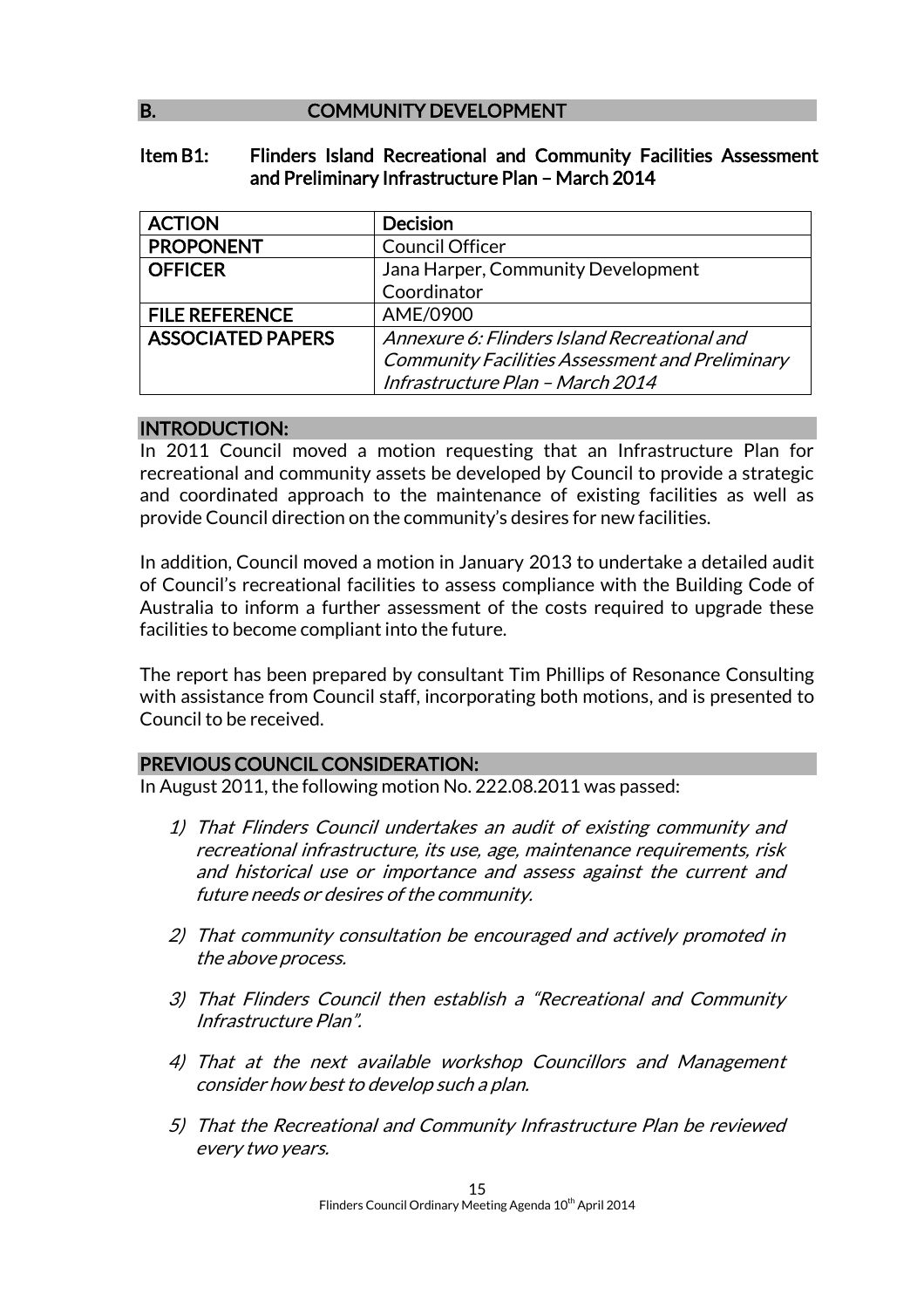In January 2013 the following motion No. 393.01.2013 was passed:

That suitably qualified person(s) undertake a detailed audit of Council's current recreational facilities, excluding the Flinders Arts and Entertainment Centre, to assess compliance with the Building Code of Australia, investigate the state of disabled access, electrical wiring and plumbing and provide a full report to Council to inform a further assessment of the costs required to upgrade these facilities to become compliant into the future. That \$10,000 be included in the half yearly budget review to undertake these assessments and reports.

#### OFFICER'S REPORT:

Council owns or has responsibility for around 20 recreational and community facilities. These include halls, public toilets, sports grounds, playgrounds, BBQ areas, jetties, an art gallery and a museum.

As with all Council assets, Council is constantly assessing service levels and community needs to ensure services are provided in a sustainable manner. Furthermore, Flinders Council is seeking to take a longer term and more integrated approach to the delivery of programs and services, and the assets that underpin this work.

As a small Council with a limited revenue base it is critical that the planning and delivery of Council services is responsive to community needs, and while Flinders Island is not experiencing rapid growth there are changes in population demographics and community expectations that need to be assessed.

As a small population reliant on a limited number of employment sectors and just a handful of major employers, Flinders Island is susceptible to significant change in a short period of time. Therefore it is crucial that any planning and delivery of services remains responsive and adaptive to changes.

In recognition of this, Council moved a motion in 2011 requiring the development of a Recreational and Community Facilities Infrastructure Plan (RCIP), the 'report'. The intention was that the RCIP would provide a strategic and coordinated approach to the maintenance of existing facilities as well as provide Council with direction on the community's desires for new facilities.

This report has been prepared in response to that request. The report provides important background investigation and analysis so as to develop a comprehensive understanding of the context. The report's recommendations, which include a draft infrastructure plan, is now presented to Council. It is expected that a final plan will be completed following further consultation on the plan with Council and the community and be included in the May 2014 Ordinary Meeting of Council to be formally received and/or adopted by Council.

A number of recommendations have been provided in the current report that can make a good start to inform Council's future budget allocations and the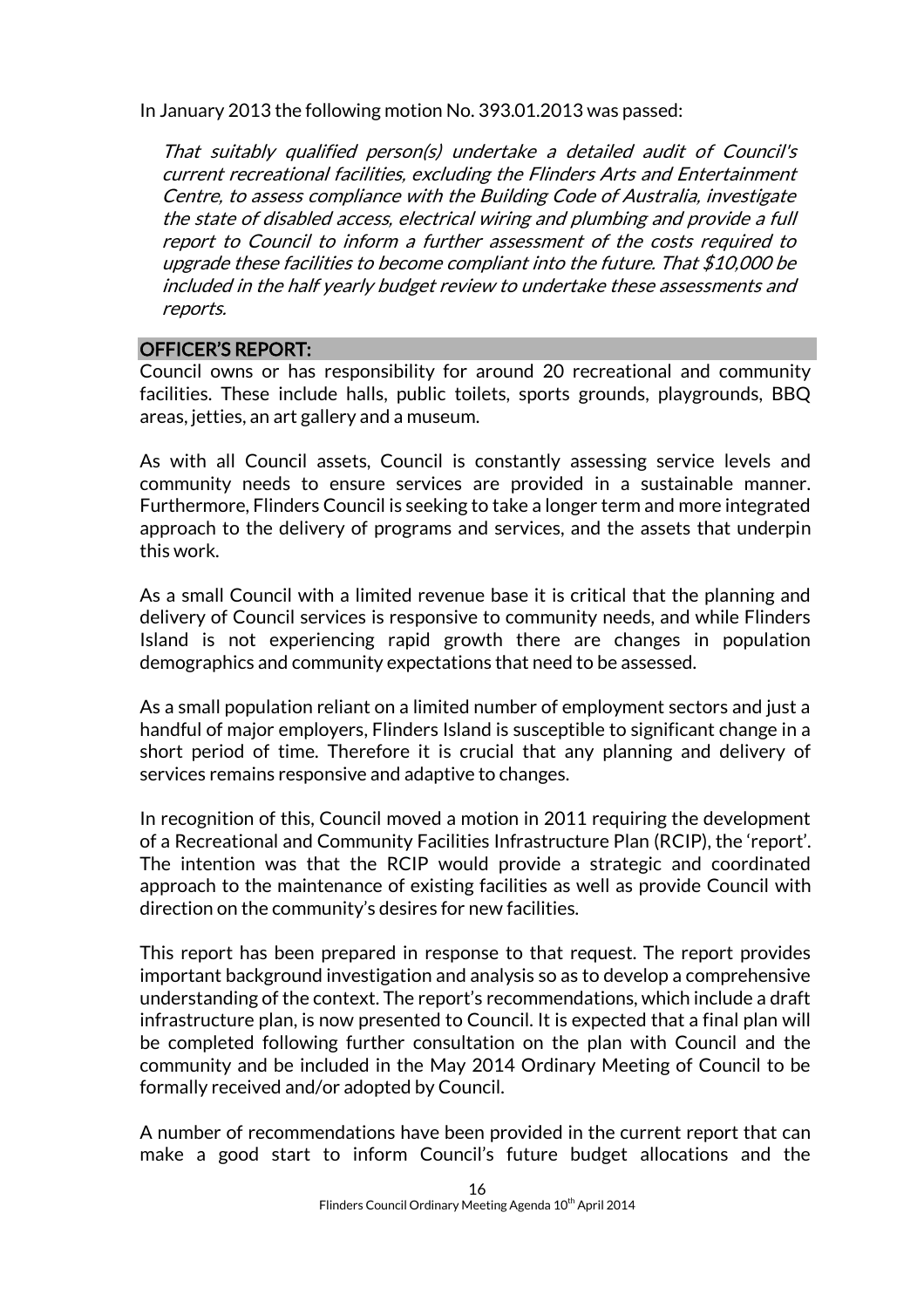development of the long term asset and financial management plans to assist in providing a strategic and coordinated approach to the maintenance of existing facilities and also the provision of new facilities to meet our community's needs.

In addition, the report also provides some recommendations that will require further enquiry of alternatives to fully inform a comprehensive Infrastructure Plan to inform decision making by Council and the community.

#### STATUTORY REQUIREMENT:

Nil

#### POLICY/STRATEGIC IMPLICATIONS:

1.0 Environment and Natural Asset Management - An environment that maintains its diversity, uniqueness and attractiveness while supporting sustainable production and lifestyle.

1.2 Design land use and development policies that balance environmental, economic and social outcomes.

1.2.1 Clarify principles, policies and specific criteria that can be integrated in levels of planning mechanisms.

2.0 Infrastructure - Efficient and reliable infrastructure that supports and protects production, services and lifestyle.

2.1 Identify infrastructure objectives and standards for assets and develop a viable, asset lifecycle management and operational model.

2.1.3 Review community facility portfolio with the view of developing a profile that matches contemporary and emerging needs.

2.2 Optimise infrastructure to support existing settlements and enhance sustainable development opportunities and remove impediments to growth.

2.2.1 Identify residential growth, key access, tourism, light industry and processing sites and design infrastructure response to match economic and environmental objectives.

2.4 Pursue "best practice" delivery models that balance cost and outcomes.

2.4.1 Adopt asset management and operational model.

2.4.2 Review infrastructure management and operational procedures as basis of introduction of continuous improvement system.

3.0 Land use, Development and Building - A productive system of land and building development that promotes investment and activity while protecting people and the environmental characteristics of the Flinders municipal area.

3.2 Promote development of specific purpose precincts (such as rural living and value adding processing precincts) as a means of creating opportunities, resolving land use tensions and risks, consolidating service access and optimising infrastructure investment and efficiency.

3.3 Develop design principles that promote sustainability and sympathy with the Flinders municipal area environment and brand.

3.4 Facilitate rehabilitation of unused sites to encourage higher value development and improve amenity.

3.4.1 Identify strategic sites and facilitate owners to 'tidy up' and as appropriate rehabilitate sites (including Whitemark Port Precinct).

3.5 Demonstrate our development principles in projects and investment.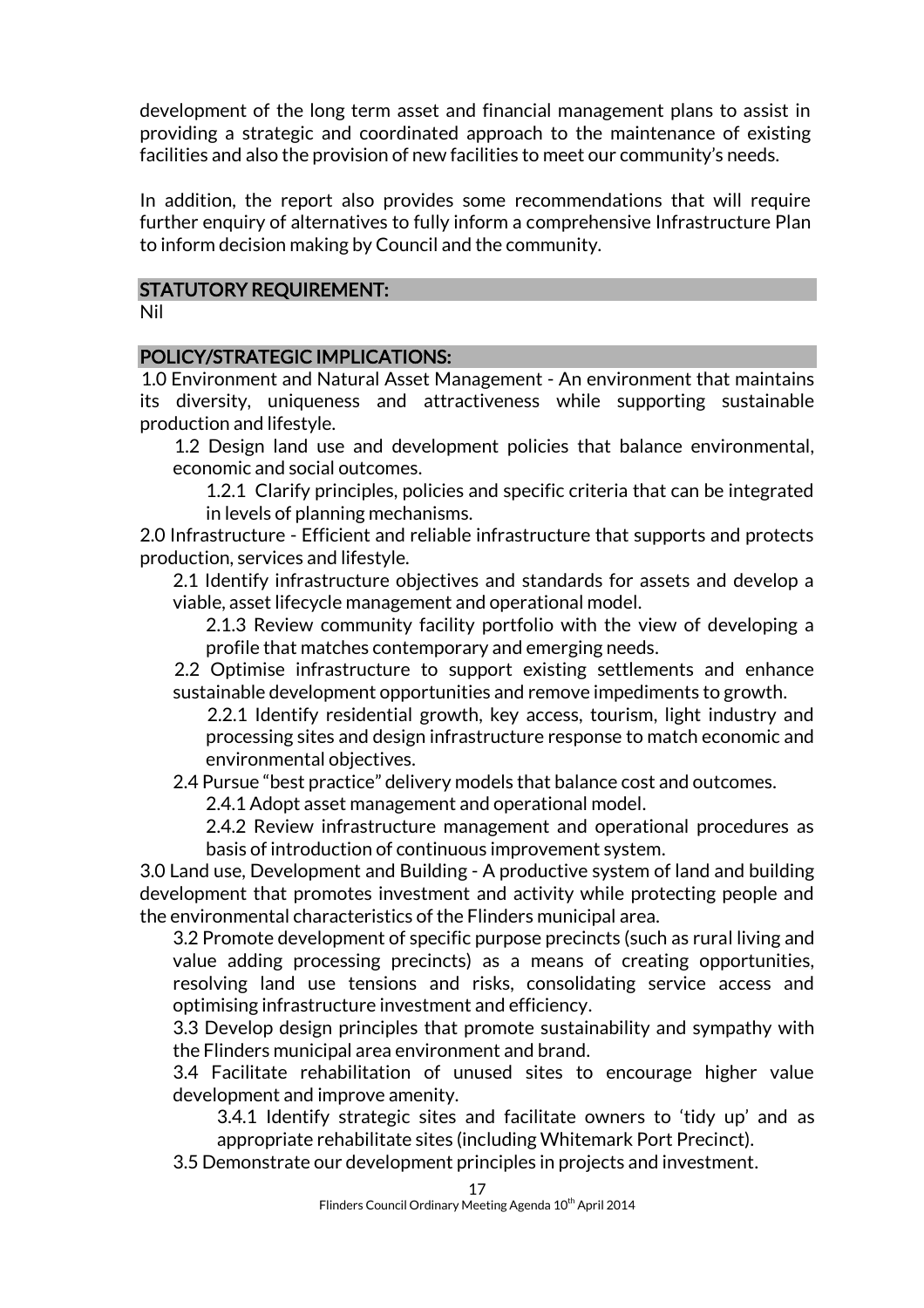3.5.1 Apply Council's design and material principles to all new and renovated facilities to demonstrate the value of considered design.

4.0 Community Safety, Engagement and Enterprise - Through positive Council-Community partnerships, enhance people's security, inclusion and well-being.

4.3 Maintain and develop productive, constructive relationships with community organisations involved in delivery of strategic services and activities.

4.3.1 Engage with, as necessary support and integrate into Flinders Council plans, key community based service providers.

5.0 Corporate Governance and Intergovernmental Relations - decisions are professionally and transparently made, communicated and implemented to achieve defined outcomes in the interest of the community.

5.2 Develop a strong evidence base to strategies and initiatives to support 'business case' presentation.

#### BUDGET AND FINANCIAL IMPLICATIONS:

Nil at this stage

#### RISK/LIABILITY:

Although there is no perceived risk to Council in receiving this report, Council's Risk Management and Asset Management Policies are also relevant to the motion:

#### Risk Management Policy – Objectives:

Council aims to manage risks through the identification, analysis, assessment, treatment and monitoring of all sources of risk exposure that may adversely impact on its operations

- Reduce the cost of insurance premiums.
- Minimise any known or potential liabilities.
- Establish accountabilities for the control of high-risk areas.
- Commit the necessary resources and funds to enable the effective management of risks associated with Council's physical assets.

#### Asset Management Policy – Objectives:

To ensure adequate provision is made for the long-term replacement of major assets by:

- Ensuring that Council's services and infrastructure are provided in a sustainable manner, with the appropriate levels of service to residents, visitors and the environment.
- Safeguarding Council assets including physical assets and employees by implementing appropriate asset management strategies and appropriate financial resources for those assets.
- Creating an environment where all Council employees take an integral part in overall management of Council Assets by creating and sustaining an asset management awareness throughout the organisation by training and development.
- Meeting legislative requirements for asset management.
- Ensuring resources and operational capabilities are identified and responsibility for asset management is allocated.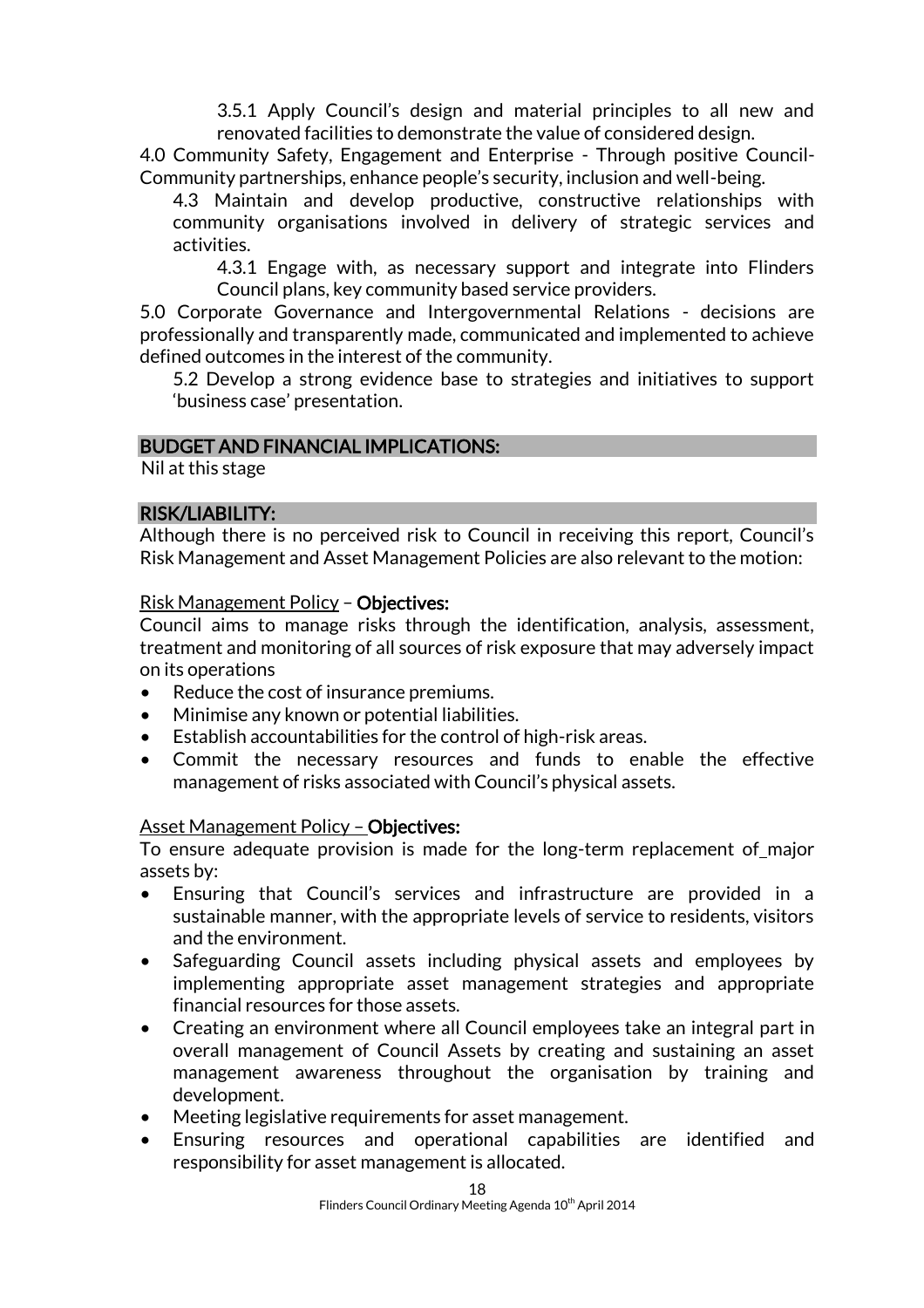• Demonstrating transparent and responsible asset management processes that align with demonstrated best practice.

# VOTING REQUIREMENTS:

Simple Majority

#### OFFICER'S RECOMMENDATION:

That Council resolves to receive and note the report Flinders Island Recreational and Community Facilities Assessment and Preliminary Infrastructure Plan – March 2014 from Resonance Consulting.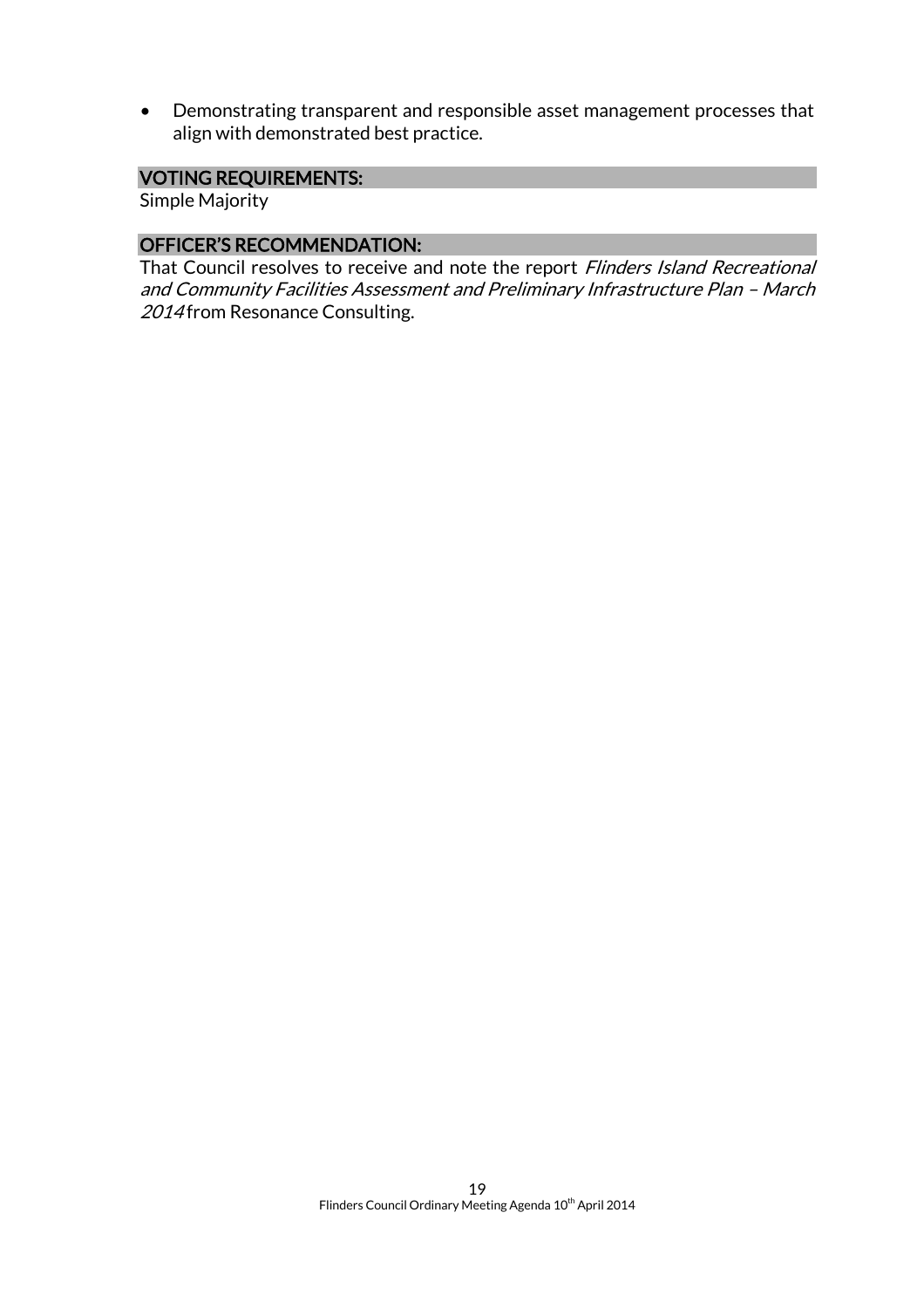#### C. **GOVERNANCE**

#### Item C1: Review of Aviation Policy

| <b>ACTION</b>            | <b>Decision</b>                    |
|--------------------------|------------------------------------|
| <b>PROPONENT</b>         | <b>Council Officer</b>             |
| <b>OFFICER</b>           | Raoul Harper, General Manager      |
| <b>FILE REFERENCE</b>    | COM/0104                           |
| <b>ASSOCIATED PAPERS</b> | <b>Annexure 7: Aviation Policy</b> |

#### INTRODUCTION:

Council's Policy Manual is an important document of Council as it provides direction to Staff, Management and Councillors. Many of the policies are required by, or relate to, legislation and in most instances help manage Council's exposure to risk.

#### PREVIOUS COUNCIL CONSIDERATION:

| $13th$ June 2002 Adopted                         | 253.05.02                                                              |
|--------------------------------------------------|------------------------------------------------------------------------|
| $25^{th}$ August 2005 Amended 494.08.05          |                                                                        |
| 13 <sup>th</sup> October 2005 Amended 611.10.05  |                                                                        |
| 3 <sup>rd</sup> October 2013 Councillor Workshop |                                                                        |
|                                                  | 8 <sup>th</sup> October 2013 Furneaux Group Aviation Special Committee |
| $13th$ February 2014 Reviewed 739.02.14          |                                                                        |
|                                                  |                                                                        |

#### OFFICER'S REPORT:

Council has a policy that states that policies should be reviewed at least every two (2) years and the Aviation Policy has now been reviewed by staff.

Since the policy was last reviewed back in 2005, Flinders Island Airport has obtained Civil Aviation Safety Authority (CASA) Certification and a new Regular Passenger Transport (RPT) operator has been engaged. This has resulted in many of the existing policy points now being out of Council's control and therefore should be reviewed.

The Aviation Policy has been updated to reflect current operations. The Policy was discussed at a Councillor Workshop on 3rd October 2013 and at the Furneaux Group Aviation Special Committee meeting on  $8<sup>th</sup>$  October 2013. The amended version is now presented for Councillors' consideration.

The policy lay on the table for 28 days for public comment and no submissions were received.

# STATUTORY REQUIREMENT:

N/A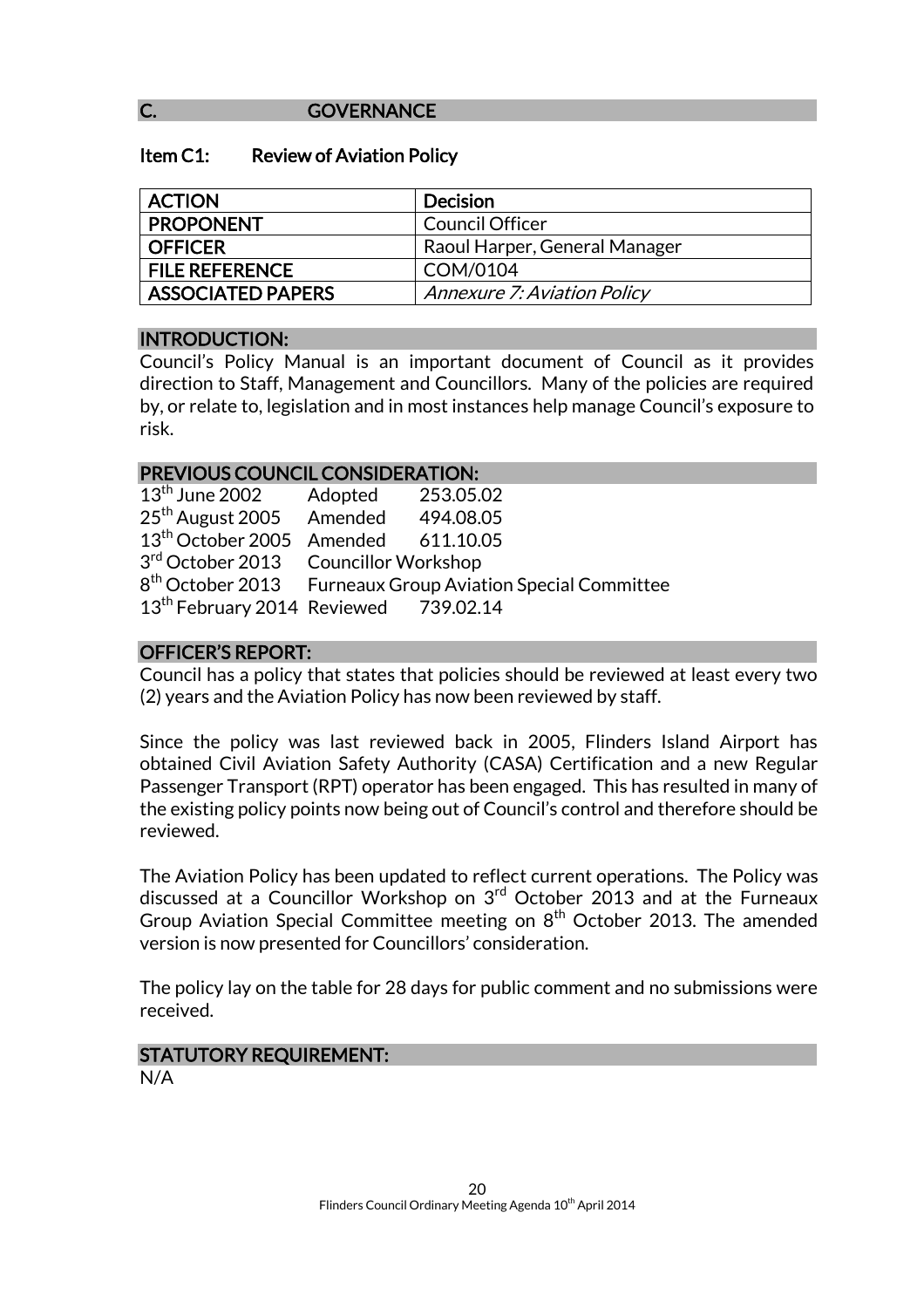# POLICY/STRATEGIC IMPLICATIONS:

- 5.0 Corporate, Governance and Intergovernmental Relations;
- 2.0 Infrastructure; and
- 6.0 Furneaux Future

# RISK/LIABILITY:

Nil

# VOTING REQUIREMENTS:

Simple Majority

# OFFICER'S RECOMMENDATION:

That Council adopts the Aviation Policy.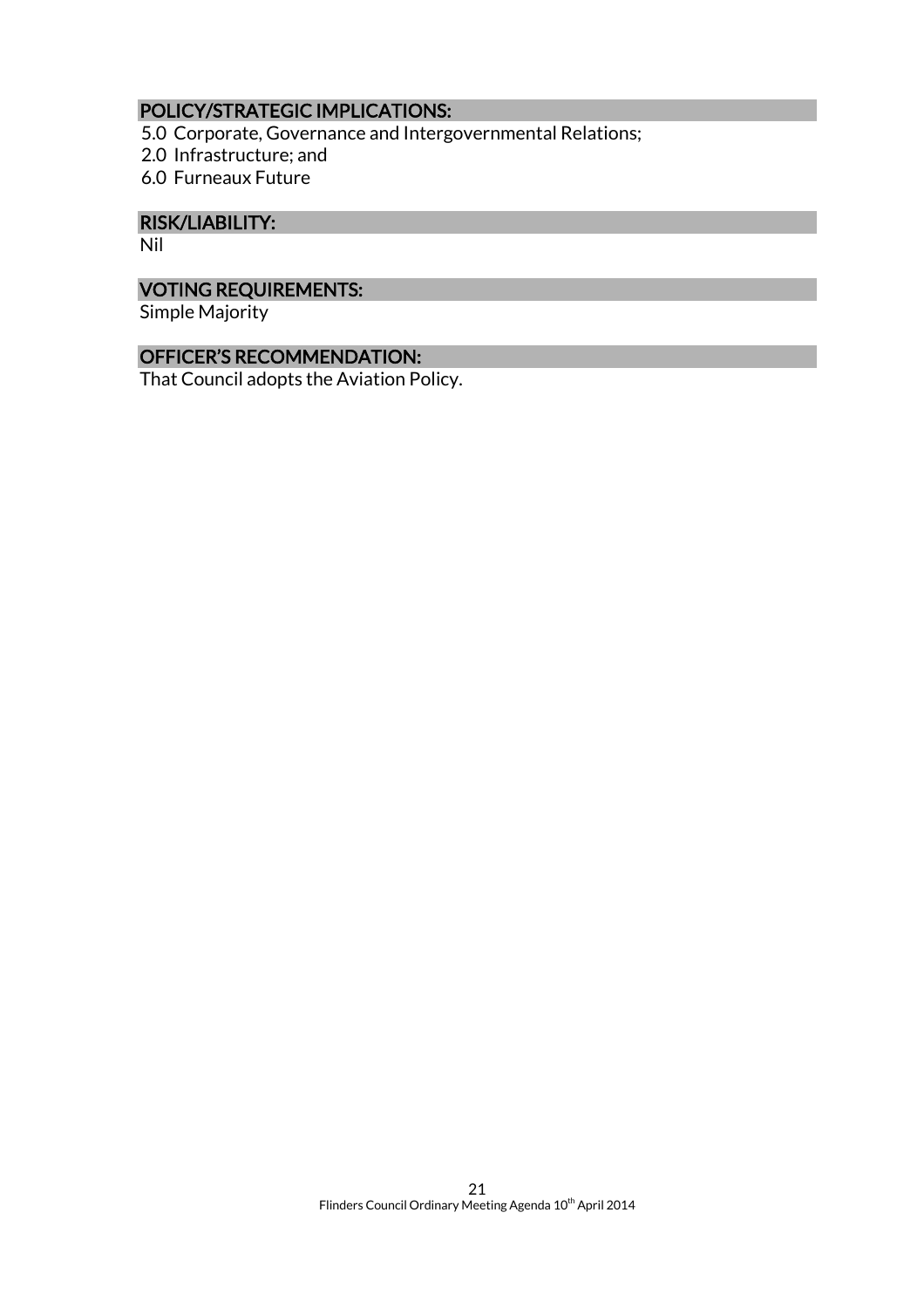#### Item C2: Council's 3<sup>rd</sup> Quarterly Report

| <b>ACTION</b>            | <b>Information</b>                                     |
|--------------------------|--------------------------------------------------------|
| <b>PROPONENT</b>         | Council Officer                                        |
| <b>OFFICER</b>           | Raoul Harper, General Manager                          |
| <b>FILE REFERENCE</b>    | COU/0600                                               |
| <b>ASSOCIATED PAPERS</b> | Annexure 8: Council's 3 <sup>rd</sup> Quarterly Report |
|                          | (January - March 2014)                                 |

#### INTRODUCTION:

The purpose of this report is to provide Councillors with an update of the various actions taken by the whole of Council for the first quarter of the financial year.

#### PREVIOUS COUNCIL CONSIDERATION:

Previously provided as a departmental monthly report then departmental quarterly reports.

#### OFFICER'S REPORT:

Please read Annexure 8 - Council's  $3<sup>rd</sup>$  Quarterly Report (January - March 2014).

# VOTING REQUIREMENTS:

Simple Majority

#### OFFICER'S RECOMMENDATION:

That the Council's 3<sup>rd</sup> Quarterly Report (January - March 2014) be received and accepted by Council.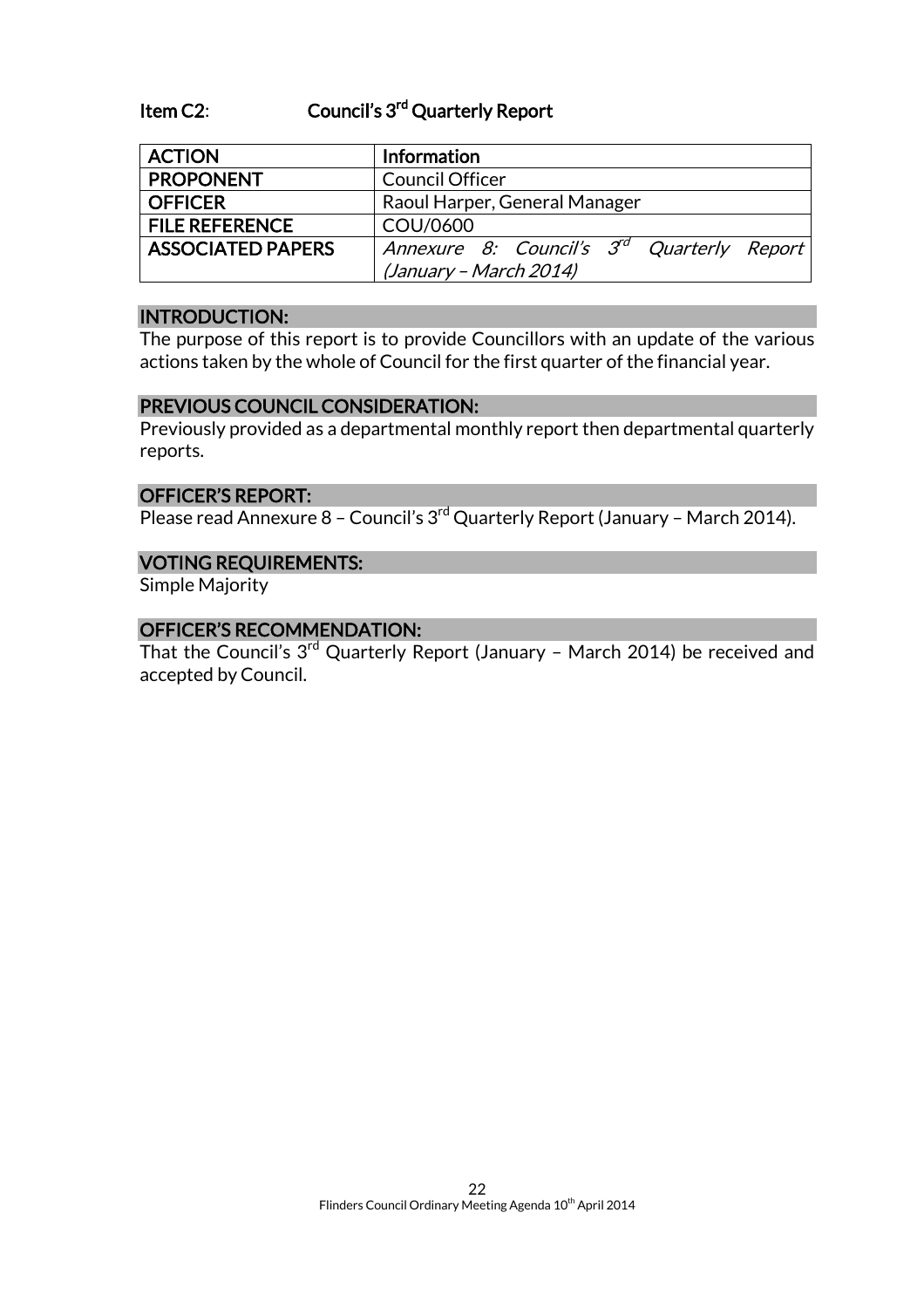#### Item C3: Councillor Resolution Report

| <b>ACTION</b>            | Information                                    |
|--------------------------|------------------------------------------------|
| <b>PROPONENT</b>         | <b>Council Officer</b>                         |
| <b>OFFICER</b>           | Raoul Harper, General Manager                  |
| <b>FILE REFERENCE</b>    | COU/0600                                       |
| <b>ASSOCIATED PAPERS</b> | Annexure 9: Councillor Resolution Report April |
|                          | 2014                                           |

#### INTRODUCTION:

This report identifies the actions taken and actual costs associated with implementing resolutions passed by elected members up to April 2014.

#### PREVIOUS COUNCIL CONSIDERATION:

The report is presented on a monthly basis.

#### OFFICER'S REPORT:

Please read Annexure 9 – Councillor Resolution Report April 2014.

#### VOTING REQUIREMENTS:

Simple Majority

#### OFFICER'S RECOMMENDATION:

That the Councillor Resolution Report April 2014 be noted.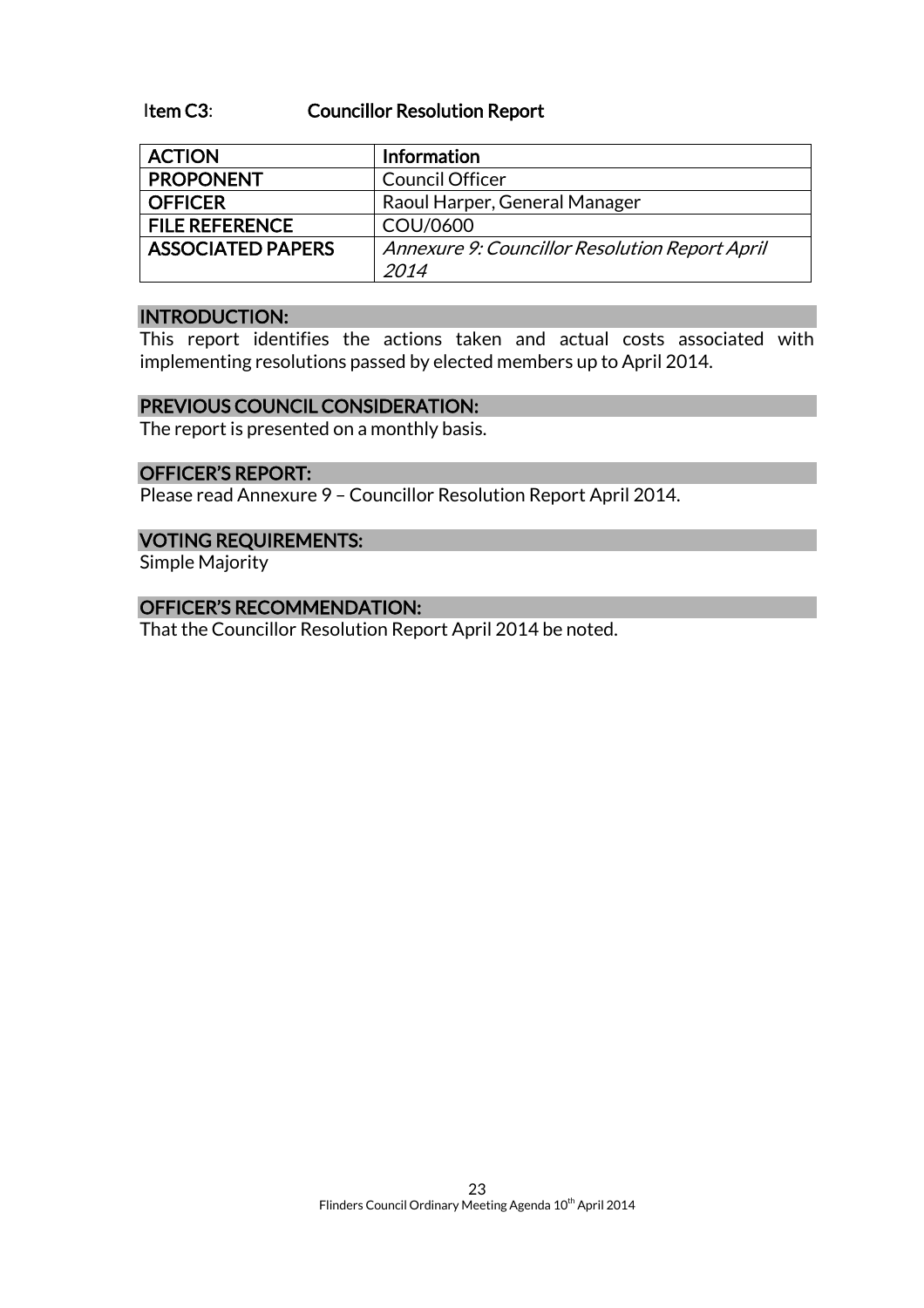#### D. NOTICE OF MOTIONS

#### Item D1: Notice of Motion from Mayor Carol Cox - Shipping Container **Maintenance**

| <b>ACTION</b>            | Decision                      |
|--------------------------|-------------------------------|
| <b>PROPONENT</b>         | Mayor Carol Cox               |
| <b>OFFICER</b>           | Raoul Harper, General Manager |
| <b>FILE REFERENCE</b>    | COM/0403                      |
| <b>ASSOCIATED PAPERS</b> | Nil                           |

#### NOTICE OF MOTION:

That Council notes the motion passed at the 18<sup>th</sup> March 2014 Furneaux Group Shipping Special Committee meeting and resolves to undertake the following:

- 1) That the General Manager discuss with the Department of Infrastructure Energy and Resources (DIER) if the cost of repair and maintenance of the shipping containers could be paid for from the State Government Shipping Contingency Fund. If they are supportive of such an approach then the General Manager is to:
	- Seek quotes and engage a suitably qualified technician to undertake the required maintenance and repairs to the shipping containers. This is to include the refrigeration units and the physical structure and materials of the containers themselves.
	- Liaise with the shipping company and seek to find an approach to the shipping containers' annual maintenance needs that does not disrupt the provision of fresh food to the island or the transportation of goods from the island to market.
- 2) If DIER is not supportive of utilising the Shipping Contingency Fund to pay for the maintenance and repairs required, the General Manager is to provide Council with indicative quotes on the costs required to repair and undertake the maintenance of the shipping containers and their associated refrigeration systems to the May Ordinary Meeting of Council for formal consideration.

#### COUNCILLOR'S REPORT:

Furneaux Group Shipping Special Committee Meeting held on 18<sup>th</sup> March 2014:

#### Moved: Steve Crawford Seconded: Darren Grace

That the Committee supports the removal of one container at a time for critical maintenance and repair work to be undertaken.

### **CARRIED**

The Shipping Committee has recommended that the containers be removed from service one at a time for maintenance. Furneaux Freight has indicated this may cause an issue with the transport of chilled and frozen goods to and from the island during the maintenance program proposed.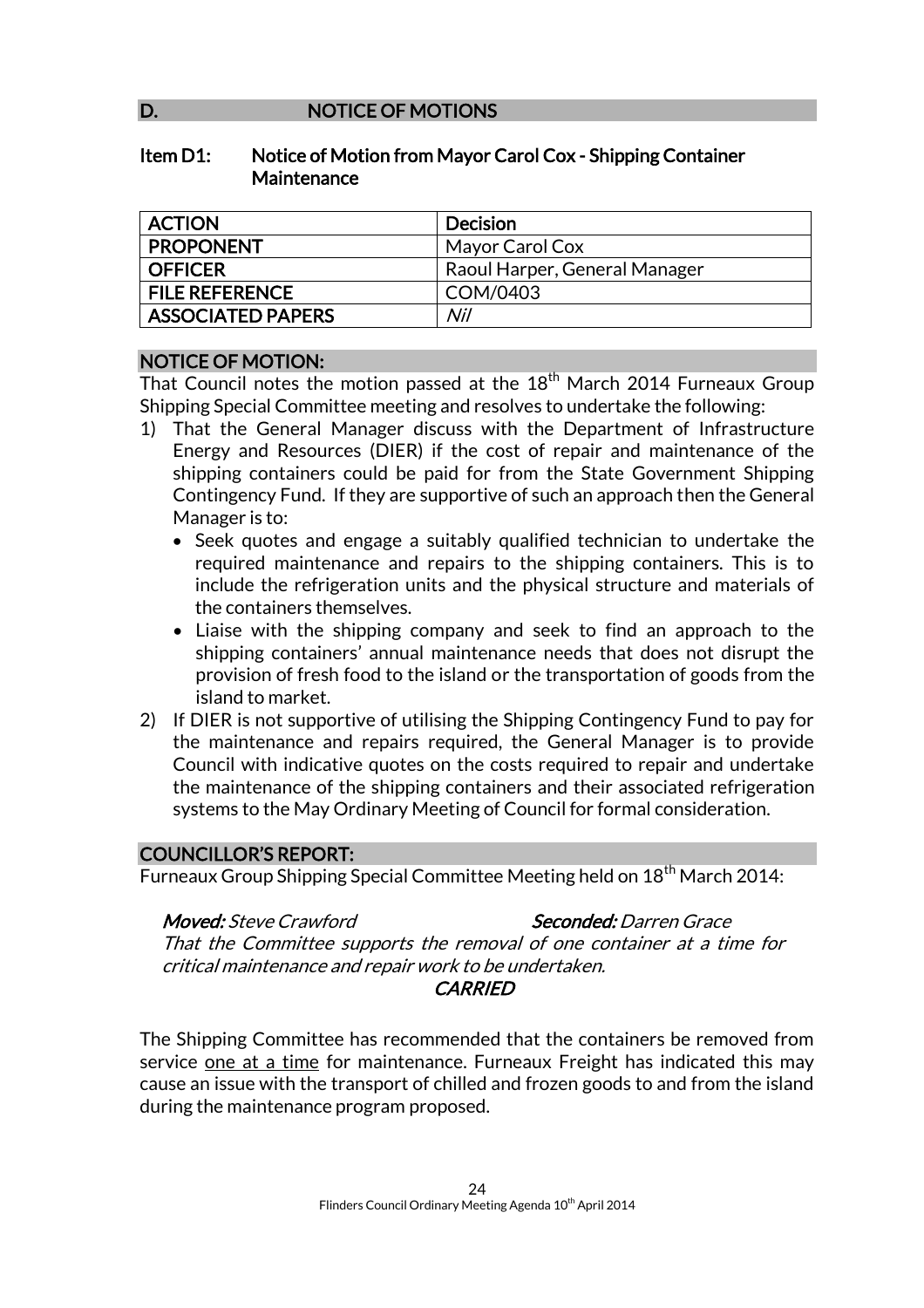The four containers are now three years old and one in particular has sustained damage during transit operations. To maintain the integrity of the containers servicing and maintenance is necessary.

These four containers were purchased new for the community from the unexpended State Government Furneaux Shipping Contingency Fund in 2011 to mitigate the health and food quality issues that occurred with the transport of frozen and chilled goods in the old containers. The new containers are owned by Council and used by Furneaux Freight for the purpose of moving chilled and frozen goods in a safe manner to and from the islands. The concept that the Shipping Contingency Fund should pay for their maintenance and repair should at the very least be explored before Council agrees to fund these works and the motion at hand outlines such an approach.

#### PREVIOUS COUNCIL CONSIDERATION:

Nil

#### OFFICER'S REPORTS:

The shipping containers require maintenance to the refrigeration units and at least two require physical repairs. While they remain under warranty, the repairs required will not be covered, as they are a direct result of damage caused in their handling and movement. The notice of motion seeks a discussion with DIER as to whether they may be willing to fund the repairs and maintenance from the Shipping Contingency Fund. A directive to engage with the Shipping Company to attempt to find an approach that does not interrupt the shipping of goods to and from the islands is also provided.

Council ownership of these containers has been problematic on many levels. Council is exposed to insurance, annual maintenance, repair and electricity costs. The shipping company has clearly outlined over the period of ownership that they have no desire to enter into a formal lease agreement. With this in mind, the request for the costs associated with the provision of the containers to be covered under the Shipping Contingency Funding has merit and would meet the parameters of the funding guidelines from my understanding. A formal request to DIER to fund the costs associated is supported.

Beyond that, the general proposition put forward in the motion is supported as repairs and maintenance is required as soon as possible to the assets.

### STATUTORY REQUIREMENTS:

Nil

### POLICY/STRATEGIC IMPLICATIONS:

2.0 Infrastructure - Efficient and reliable infrastructure that supports and protects production, services and lifestyle.

2.1 Identify infrastructure objectives, standards for assets and develop a viable, asset lifecycle management and operational model.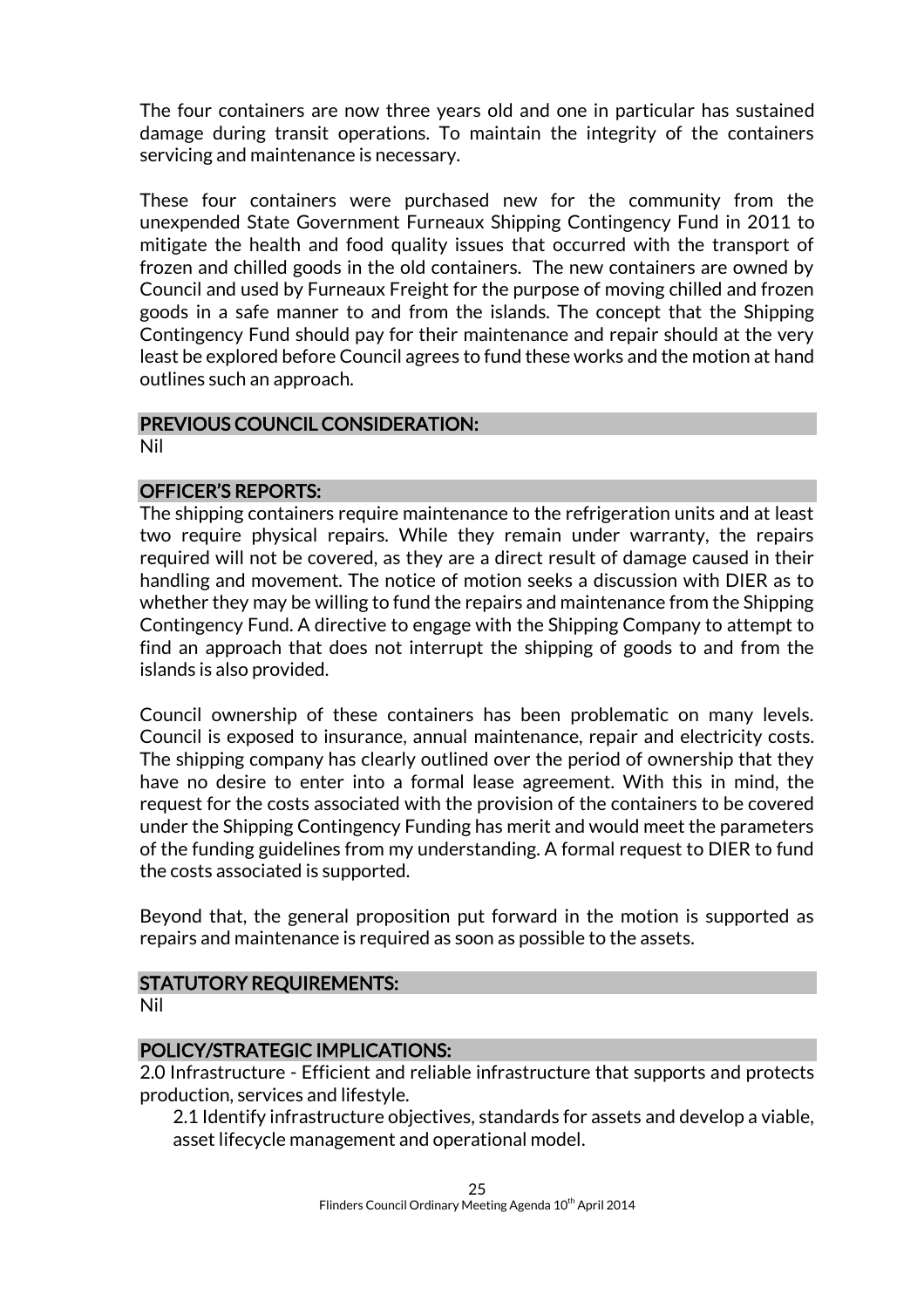4.0 Community Safety, Engagement and Enterprise - Through positive Council-Community partnerships, enhance people's security, inclusion and well-being. 4.1 Provide professional environmental and public health services

#### BUDGET AND FINANCIAL IMPLICATIONS:

Unknown at this stage

#### RISK/LIABILITY:

High

#### VOTING REQUIREMENTS:

Simple Majority

#### OFFICER'S RECOMMENDATION:

That Council notes the motion passed at the  $18<sup>th</sup>$  March 2014 Furneaux Group Shipping Special Committee meeting and resolves to undertake the following:

- 1) That the General Manager discuss with the Department of Infrastructure Energy and Resources (DIER) if the cost of repair and maintenance of the shipping containers could be paid for from the State Government Shipping Contingency Fund. If they are supportive of such an approach then the General Manager is to:
	- Seek quotes and engage a suitably qualified technician to undertake the required maintenance and repairs to the shipping containers. This is to include the refrigeration units and the physical structure and materials of the containers themselves.
	- Liaise with the shipping company and seek to find an approach to the shipping containers' annual maintenance needs that does not disrupt the provision of fresh food to the island or the transportation of goods from the island to market.
- 2) If DIER is not supportive of utilising the Shipping Contingency Fund to pay for the maintenance and repairs required, the General Manager is to provide Council with indicative quotes on the costs required to repair and undertake the maintenance of the shipping containers and their associated refrigeration systems to the May Ordinary Meeting of Council for formal consideration.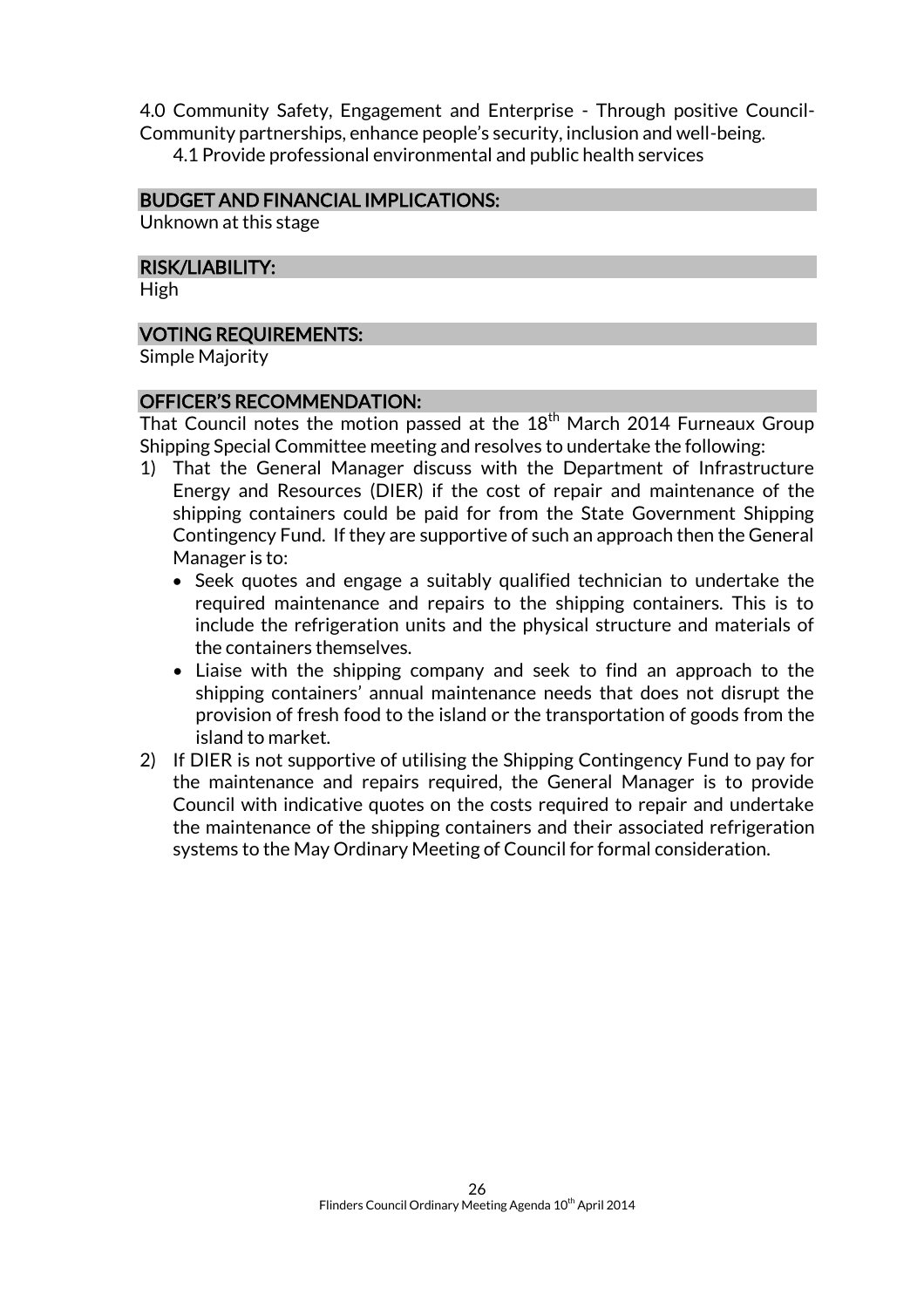#### Item D2: Notice of Motion from Carol Cox – Shipping Contingency Fund Reallocation

| <b>ACTION</b>            | <b>Decision</b>                       |
|--------------------------|---------------------------------------|
| <b>PROPONENT</b>         | Mayor Carol Cox                       |
| <b>OFFICER</b>           | Raoul Harper, General Manager         |
| <b>FILE REFERENCE</b>    | COM/0403                              |
| <b>ASSOCIATED PAPERS</b> | Annexure 4: Furneaux Group Shipping   |
|                          | <b>Committee Minutes</b>              |
|                          | Annexure 10: CONFIDENTIAL For Elected |
|                          | <b>Members Only</b>                   |

### NOTICE OF MOTION:

- 1) Council formally writes to the Department of Infrastructure, Energy and Resources (DIER) requesting the previously agreed 2012/2013 Shipping Contingency Funding be reallocated to the proposal put forward by TasPorts to upgrade pavements within the Lady Barron Port area.
- 2) Council submits an application to DIER requesting an allocation from the 2013/2014 Shipping Contingency Fund to the proposal put forward by TasPorts to upgrade pavements within the Lady Barron Port area.

### COUNCILLOR'S REPORT:

At the Furneaux Group Shipping Special Committee Meeting held on 18<sup>th</sup> March 2014 the following motion was passed:

Moved: Steve Crawford Seconded: Darren Grace The Committee supports Council's consideration of the following motion: "Council request DIER reallocate the previously agreed 2012/2013 Shipping Contingency Funding allocated to the purchase of bull boxes, AIS and forklifts, combined with the remaining 2013/2014 funding allocation, to the proposal put forward by TasPorts to upgrade pavements within the Lady Barron Port area . "

### **CARRIED**

The motion calls for the Shipping Contingency Funding secured in 2012/2013 to be reallocated to a major pavement upgrade in the Port area. From the plan provided by TasPorts this would see the majority of areas that have heavy traffic paved and/or concreted, which will improve safety and the ability of heavy vehicles to operate efficiently in the Port area. It will also provide for the majority of capital works within the Port area to be completed to a high standard. From discussions with the Shipping Special Committee, this is seen as a strategic long term investment in this important asset for the community.

Over the past few months it has become clear that the Shipping Company is unwilling to enter into lease agreements with Council for the equipment proposed to be purchased from the Contingency Fund and in some cases, like the fork lifts, they have said they no longer require them. With that in mind, the Shipping Special Committee agreed that the funds should be reallocated to a more important project.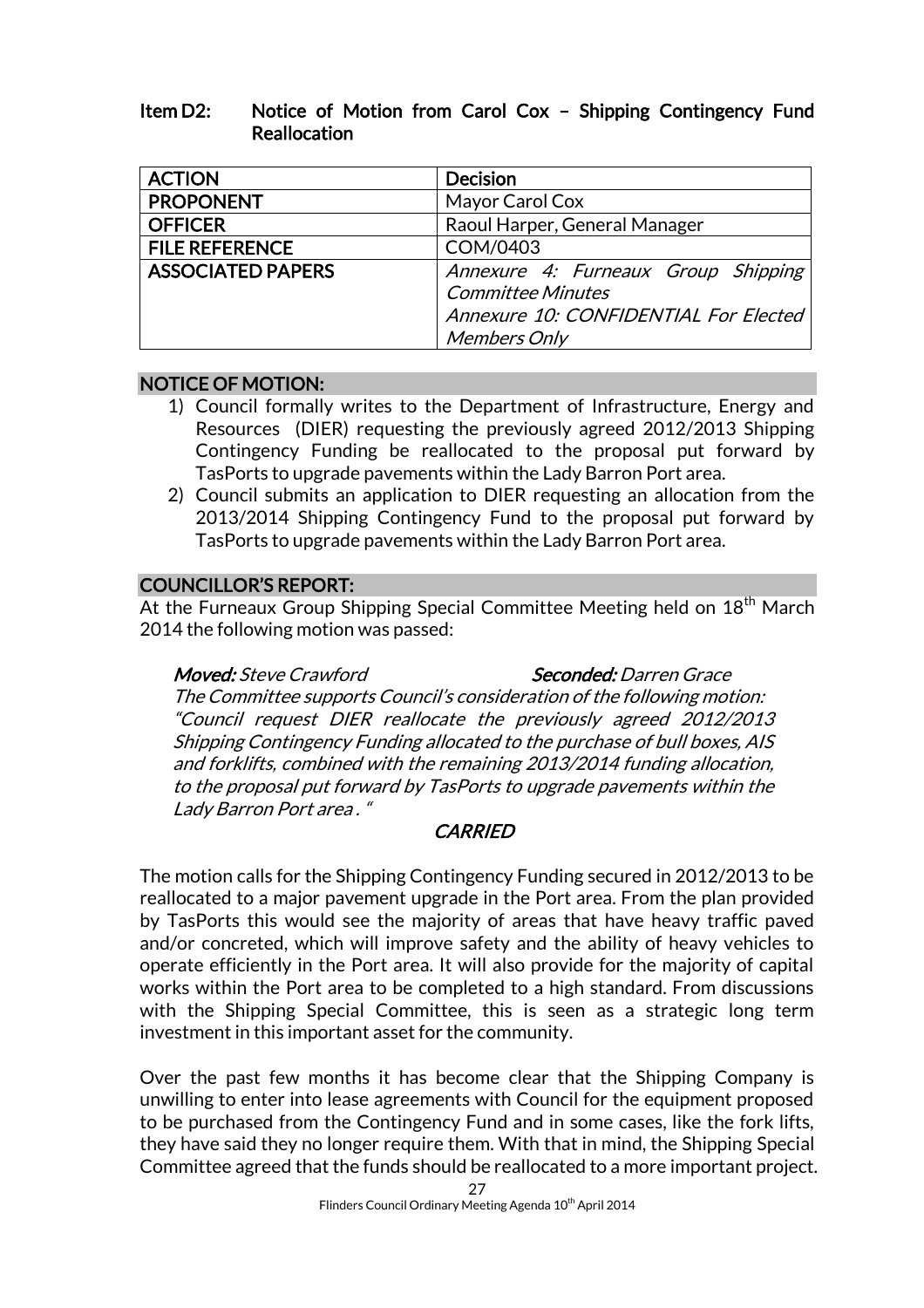#### PREVIOUS COUNCIL CONSIDERATION:

482.03.2013 28th March 2014

#### OFFICER'S REPORTS:

The motion at hand calling for a reallocation of Shipping Contingency Funding from previously agreed projects to pavement upgrades in the Port area stems from a resolution passed by the Furneaux Group Shipping Special Committee at its meeting held on  $18^{th}$  March 2014.

The Shipping Contingency Funds allocated last year have supported the demolition of the old super shed (\$63,000) and the purchase of new stock races (\$13,000). Some \$157,000 remains unspent at the time of writing and the request outlined from the Shipping Committee and within the Mayor's notice of motion is that an approach be made to DIER for these funds to be reallocated to pavement upgrades in the Port area. The required quantum of funds estimated by TasPorts to undertake the project would also require an allocation from the 2013/2014 Contingency Funding.

Throughout the redevelopment of the Port area, the lack of a flat working area in the main Port compound has been brought forward by the Shipping Company as a major safety risk and an impediment to their operations. The funds provided to date by the Tasmanian State Government have not been sufficient to see this important work undertaken. The project proposed by TasPorts would see this area paved with a flat concrete work surface that would go a long way to completing the Port upgrade to a high standard.

The notice of motion, if supported, would see funds reallocated to a significant and long term investment within the working port area's physical infrastructure and will improve the safe operations of those that use the site.

The notice of motion as presented is supported.

#### STATUTORY REQUIREMENTS:

Nil

#### POLICY/STRATEGIC IMPLICATIONS:

2.0 Infrastructure - Efficient and reliable infrastructure that supports and protects production, services and lifestyle.

2.2 Optimise infrastructure to support existing settlements and enhance sustainable development opportunities and remove impediments to growth

2.2.1 Identify, research, design and implement key infrastructure projects and programs to meet the economic and environmental needs of Council and the community.

#### BUDGET AND FINANCIAL IMPLICATIONS:

Council has already received the Shipping Contingency Funding and a reallocation would have no financial impact on Council.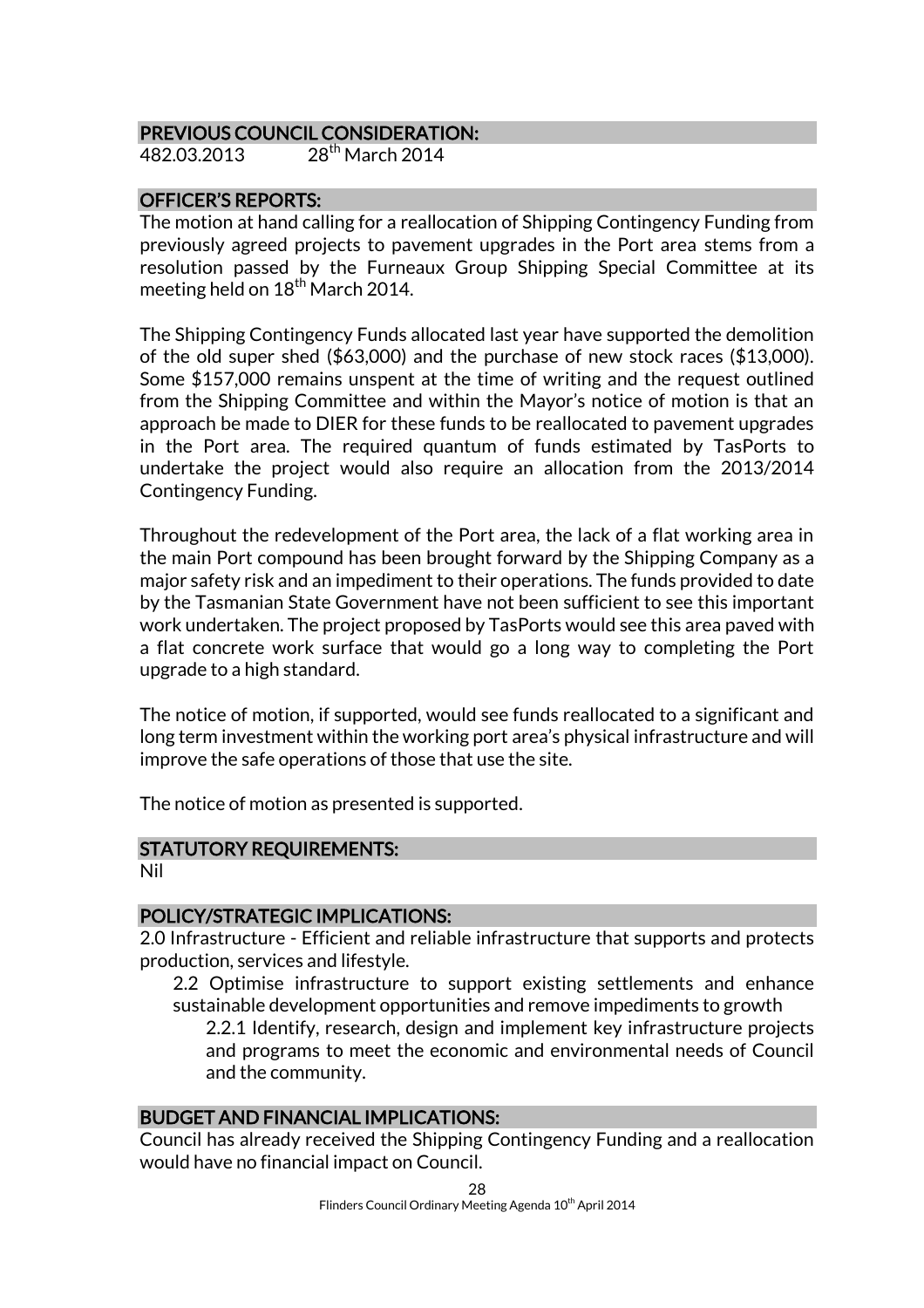#### RISK/LIABILITY:

Low

# VOTING REQUIREMENTS:

Absolute Majority

#### OFFICER'S RECOMMENDATION:

- 1) Council formally writes to the Department of Infrastructure, Energy and Resources (DIER) requesting the previously agreed 2012/2013 Shipping Contingency Funding be reallocated, to the proposal put forward by TasPorts to upgrade pavements within the Lady Barron Port area.
- 2) Council submits an application to DIER requesting an allocation from the 2013/2014 Shipping Contingency Fund to the proposal put forward by TasPorts to upgrade pavements within the Lady Barron Port area.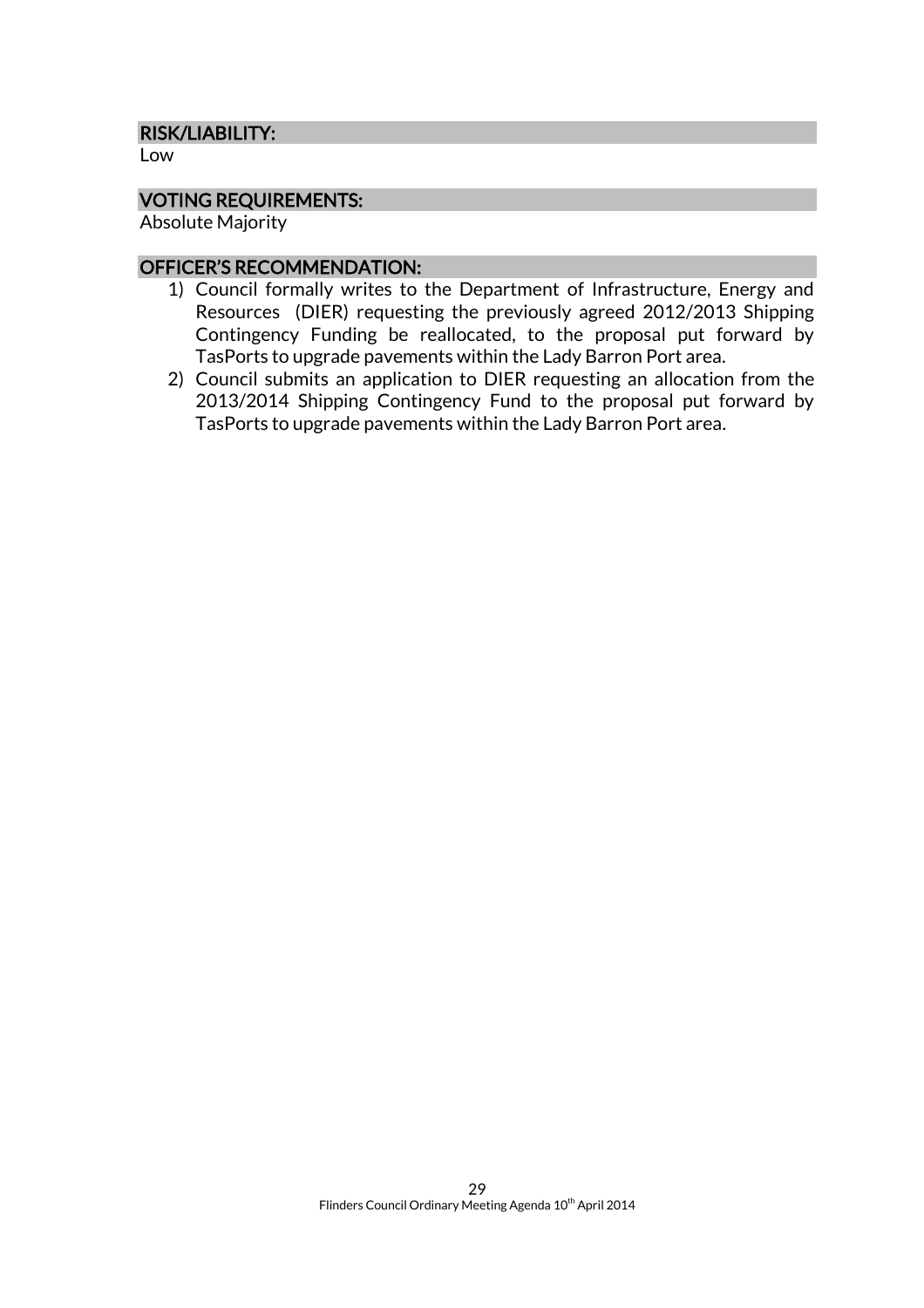#### Item D3: Notice of Motion from Cr Mary-Anne Roberts - Furneaux Community Health Needs Survey 2013

| <b>ACTION</b>            | <b>Decision</b>                            |
|--------------------------|--------------------------------------------|
| <b>PROPONENT</b>         | Cr Mary-Anne Roberts                       |
| <b>OFFICER</b>           | Jana Harper, Community Development Officer |
| <b>FILE REFERENCE</b>    | CSV/0912                                   |
| <b>ASSOCIATED PAPERS</b> | Annexure 10: Furneaux Community Health     |
|                          | Needs Survey 2013                          |

#### NOTICE OF MOTION:

- 1. That Council receives the *Furneaux Community Health Needs Survey 2013:* A snapshot of our community results from the health needs survey.
- 2. That the \$5000 allocated in the 2013/14 budget be used to supplement the over subscription of the Actively Flinders Program's Fitness Pack Kits and the subsequent Community Development wage costs for delivery of this program.

### COUNCILLOR'S REPORT:

The 2013/14 Annual Plan directed the following action be completed:

"Rural Primary Health Service: Administer the funding to deliver the Community Nurse and Podiatrist services and work with Tas Medicare Local to identify future community health needs that could be funded under this scheme."

As part of this action and a previous Motion of Council to undertake a Health Needs Assessment, Council is now presented with the *Furneaux Community Health Needs* Survey 2013: A snapshot of our community results from the health needs survey - (the survey).

This survey is adequate to meet the requirements of our key funding partners and has been achieved without the need to expend any of the existing funding allocation for the task.

With that as an outcome I now request Council consider allowing the funds to be reallocated to supplement the over subscription of the Actively Flinders Program's Fitness Pack Kits and the subsequent Community Development wage costs for delivery of this program.

#### PREVIOUS COUNCIL CONSIDERATION:

22.02.2012  $16^{th}$  February 2012 (undertake 2013 assessment) 98.04.2012 19<sup>th</sup> April 2012 (2013/2014 Budget Allocation of \$5,000)

#### OFFICER'S REPORT:

During 2013 a survey of the Furneaux Community's health needs was undertaken. This survey was a joint effort of the Furneaux Community Health Special Committee of Council, the Flinders Island Multi-Purpose Centre, Flinders Island Aboriginal Association Inc. (FIAAI) and the Cancer Council Tasmania.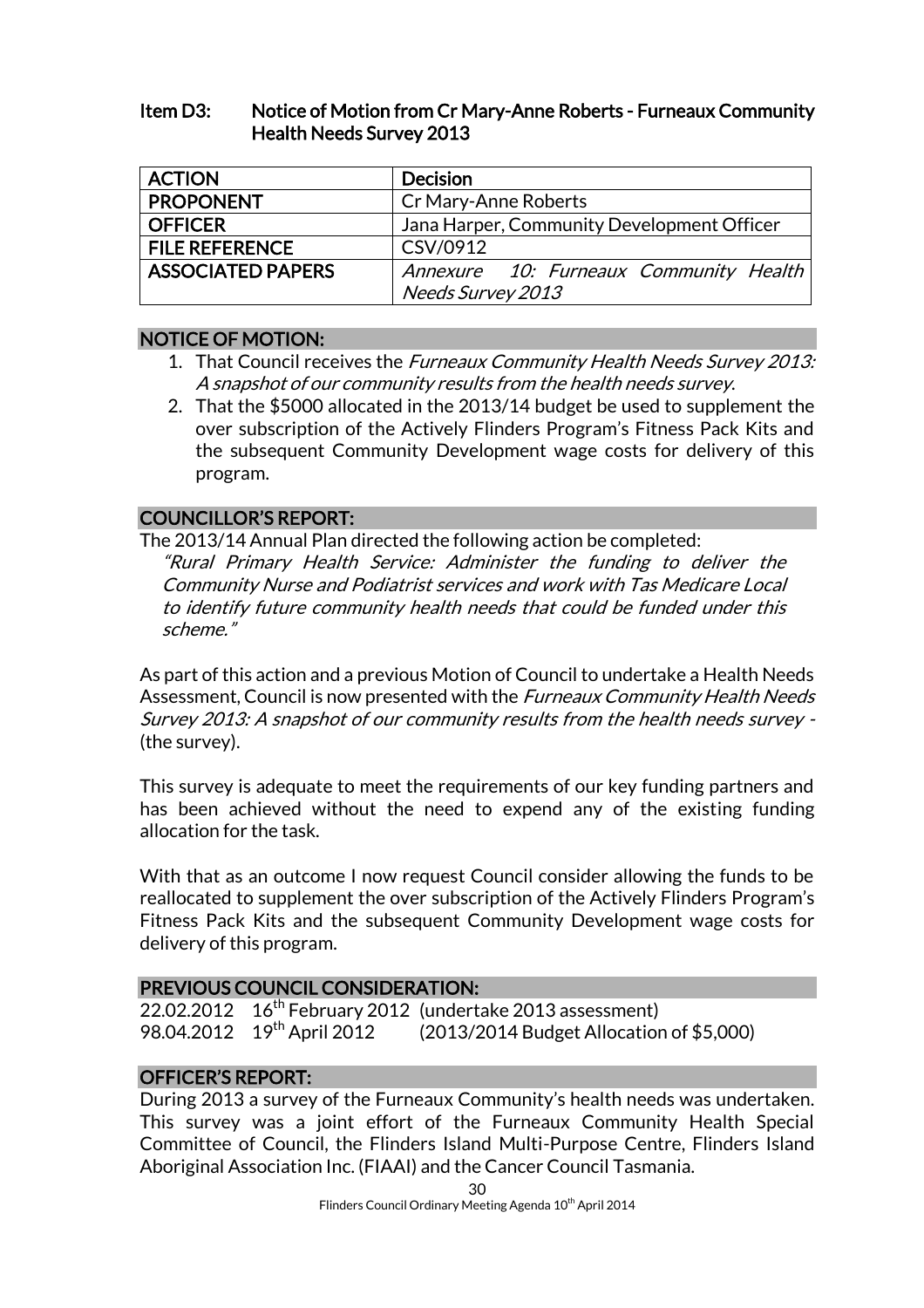The survey included broad questions on community health and wellbeing as well as more specific questions provided by the Cancer Council Tasmania to explore our community's health service needs with a particular focus on cancer information, support and education. Tasmania Medicare Local (TML) also supported the survey project to receive feedback and information on the success of the Healthy Islands Project (HIP).

The 2013 survey results have enabled the Cancer Council of Tasmania to tailor cancer support and education to our community's needs and has been the evidence base to inform current community cancer education and support services and programs.

The Furneaux Community Health Needs Survey 2013: A snapshot of our community results from the health needs survey , provides Council and the broader community with a follow-up and an insight into our community's specific survey responses.

Furthermore, the survey results have recently been provided to the main health funding body Tasmania Medicare Local (TML) to compliment information requested by them to inform future health delivery in the municipality via the Rural Primary Health Services (RPHS) program. RPHS currently funds the provision of the community nursing services on Flinders and Cape Barren Islands, as well as the Flinders Island visiting podiatry service and footcare clinics.

Council has provided a budget allocation to update the 2007 Health Needs Assessment, which was expected to be a key deliverable as part of our community study into future health needs and to inform future health funded service delivery. TML has now indicated that a health needs assessment, undertaken to the previous comprehensive level, is no longer a requisite needed to inform future funded service delivery.

This being the case, the Council funding allocation is no longer required for the health needs assessment project and the motion at hand calls for the funds to be reallocated to an existing and current program, Actively Flinders, to supplement the additional costs of the program. This program has had an overwhelming response from the community and an additional 20 participants have expressed an interest to participate in the program although the current funding received from Tasmania Medicare Local for this activity is only for a total of 40 participants.

The Actively Flinders Program will provide community members who need a start and helping hand to help improve their ongoing health and wellbeing habits into the future. Also it is anticipated that the program will stimulate a greater number of self-supporting fitness and exercise classes for the community into the future.

In addition, the motion at hand calls for a funding reallocation to supplement Community Development staff wage costs.